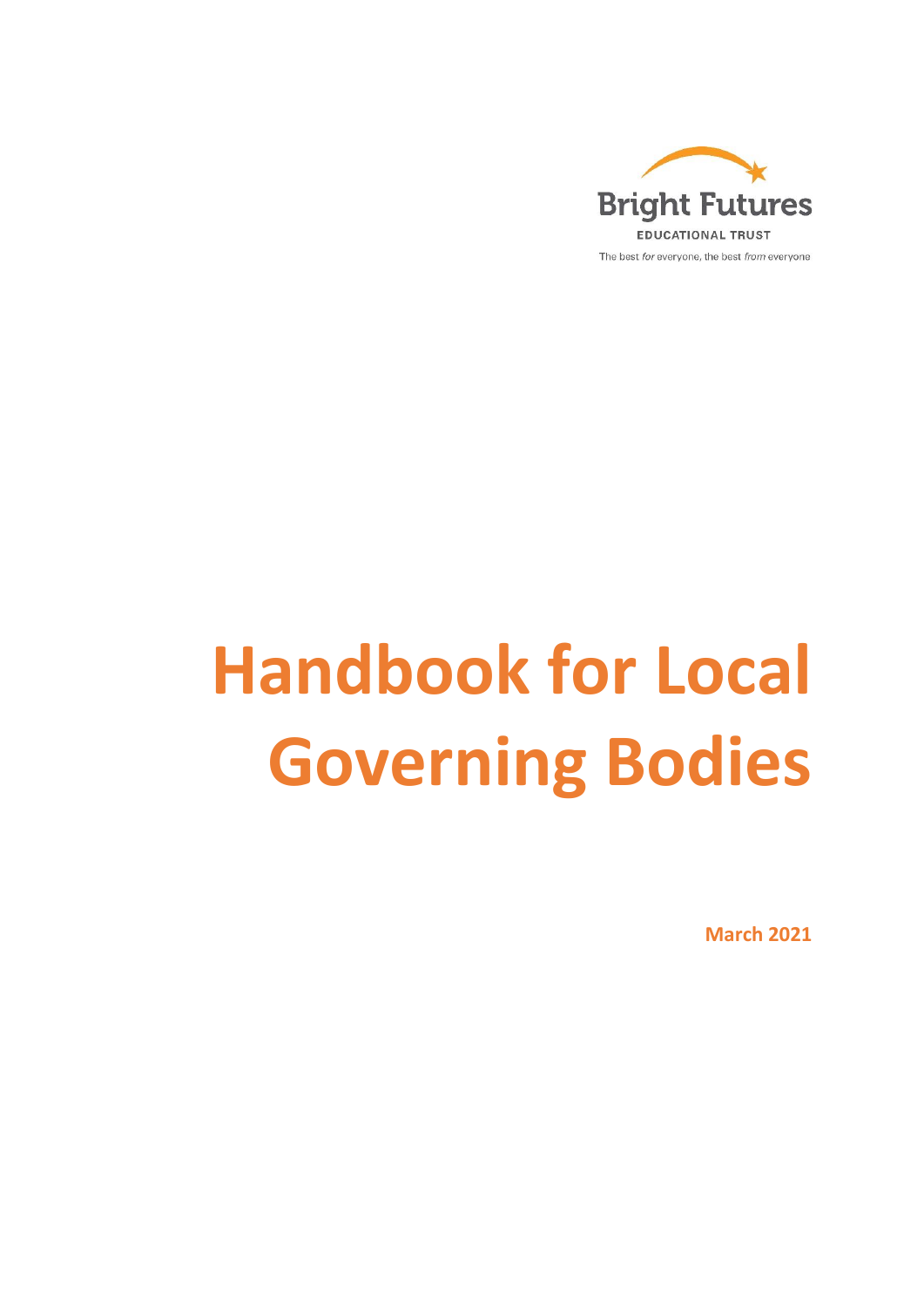

## **Bright Futures Educational Trust Handbook for Local Governing Bodies**

## **Forward**

Bright Futures Educational Trust is committed to fulfilling its vision, 'the best *for* everyone, the best *from* everyone' in all aspects of our work.

Whilst ultimate accountability for the work of the Trust rests with the Board of Trustees and the Accounting Officer, in order to ensure accountability to the children, families and communities that we serve, we need also to have robust local governance for each academy.

This Handbook sets out how local governance works in Bright Futures and provides helpful guidance on the constitution of local governing bodies, what they will focus on and how they will work. The role of the Chair of the Local Governing Body is pivotal to the success of governance at each academy. The Board of Trustees is grateful to all those who agree to chair the local governing bodies and, indeed, to all who volunteer to lead by serving as local governors.

One of the Trust's core values is 'integrity'. At the end of this document is a reminder for each of us of the Nolan Principles of Public Life. These are the standards by which we hold each other to account and are the basis for the way in which we govern Bright Futures and maintain high standards of probity.

We look forward to continuing to work in partnership with local governing bodies to fulfil the aspirational vision, mission and values of Bright Futures Educational Trust.

**Dr John Wm Stephens CBE Daniel Rubin Chief Executive Officer Chair of Trustees**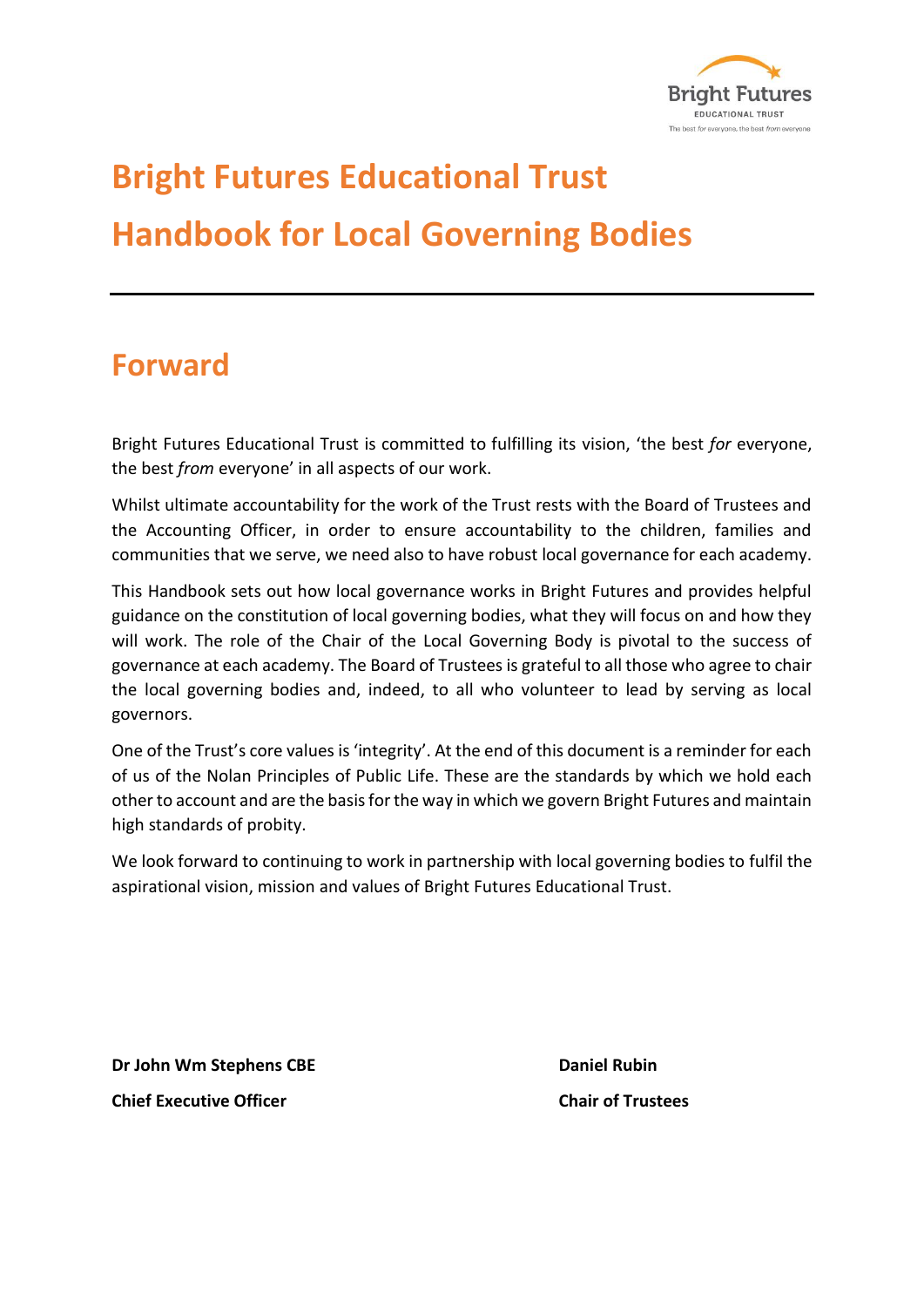

## **Content**

| 1. | Bright Futures Educational Trust - Legal Foundation        | 4  |
|----|------------------------------------------------------------|----|
| 2. | <b>Strategy - Vision, Mission, Values and Commitments</b>  | 4  |
| 3. | <b>Governance Overview</b>                                 | 5  |
| 4. | Role of the LGB                                            | 6  |
| 5. | Role of the LGB Governor                                   | 7  |
| 6. | Role of the Clerk                                          | 7  |
| 7. | <b>Education, Standards and Outcomes</b>                   | 7  |
| 8. | Safeguarding                                               | 7  |
| 9. | Health & Safety                                            | 8  |
|    | 10. Effective Use of Resource                              | 8  |
|    | 11. Human Resources                                        | 8  |
|    | 12. Risk Management                                        | 8  |
|    | 13. Self-Assessment & Skills Audit                         | 9  |
|    | 14. Training and Development                               | 9  |
|    | 15. Chair's Annual Report                                  | 9  |
|    | 16. Expenses                                               | 9  |
|    | 17. The Nolan Principles                                   | 10 |
|    | <b>Appendix 1: Local Governing Body Terms of Reference</b> | 11 |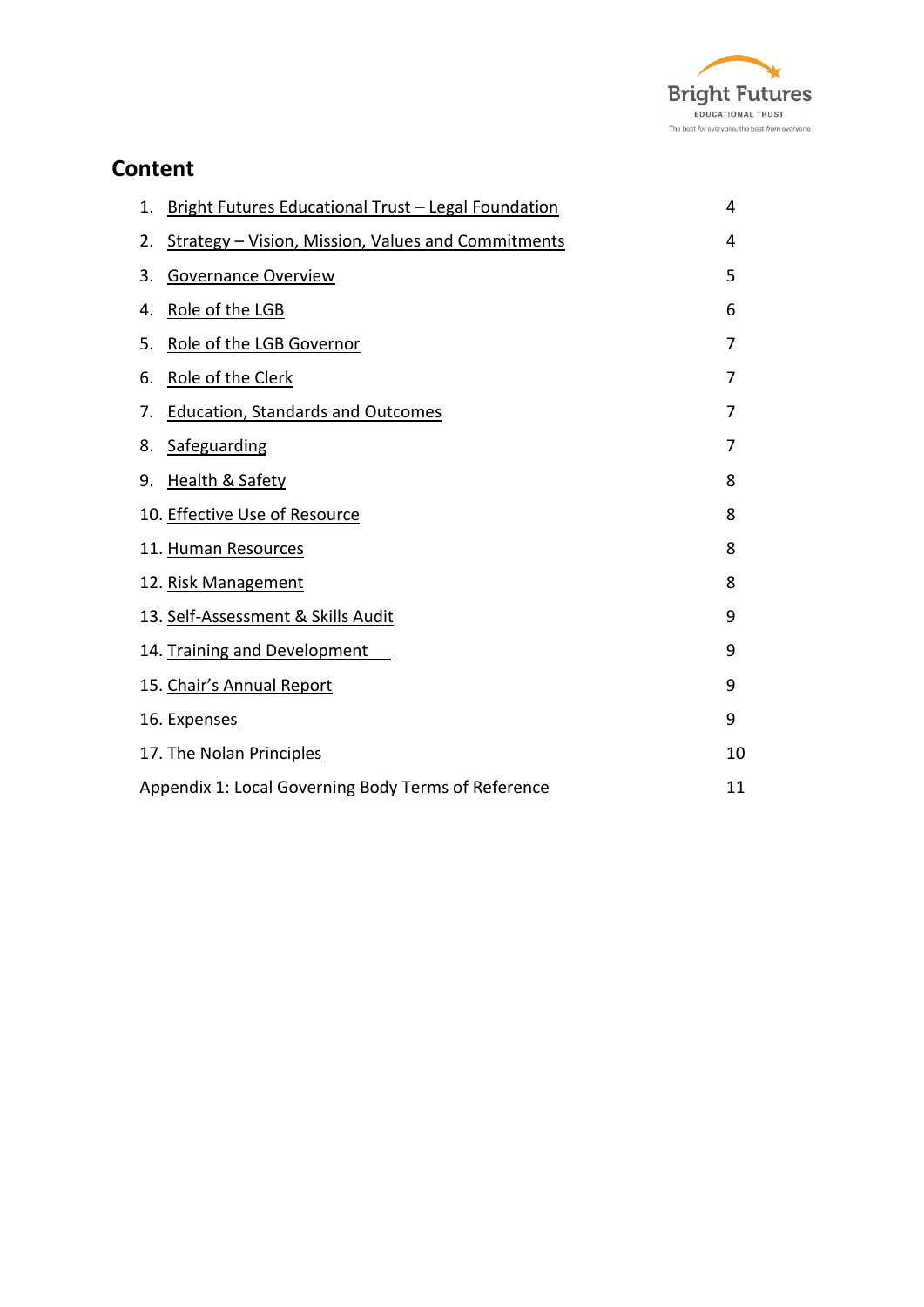

## <span id="page-3-0"></span>**1.Bright Futures Educational Trust – Legal Foundation**

Bright Futures Educational Trust (Bright Futures) was established as an incorporated charitable company on the  $6<sup>th</sup>$  of July 2011. The Trust is a company limited by guarantee and an exempt charity in accordance with the Academies Act 2010. The charitable company's memorandum and articles of association are the primary governing documents of the academy trust. The trustees of Bright Futures are also the Trustees of the charitable company for the purposes of company law.

The Trust operates twelve academies including maths hub, teaching school and a SCITT in the north-west of England. These comprise seven primary schools, two 11-16 secondary schools, one 11-18 selective grammar school, a specialist primary school and a 11-18 specialist school providing for the needs of young people with complex learning difficulties and disabilities.

## <span id="page-3-1"></span>**2.Strategy – Vision, Mission, Values and Commitments**

The objective of Bright Futures is to advance education, for the public benefit, by managing and developing academies, promoting co-operation between academies, promoting school improvement in respect of academies and ensuring the distinctive ethos of any academy which it manages or develops is upheld.

In order to achieve this, we have articulated our **Vision** as 't**he best** *for* **everyone, the best**  *from* **everyone***'.* 

Through our **mission**, our family of schools place young people, families and communities at the heart of everything we do. We are a true community with shared responsibility and common core values which create a culture of collaboration, opportunity, respect and innovation. We inspire excellence and believe in nurturing the abilities of all within our schools and communities. We empower our young people to build purposeful lives and have the courage and confidence to make a positive contribution to society. Through excellence in education all of our young people will have a bright future.

Our core **values** are:

- Community we work together for a common purpose acknowledging our diversity as strength
- Integrity we do the right things for the right reasons
- Passion we take responsibility, work hard and have high aspirations

Our **commitment** is: to foster collaborative and strong relationships; for professional learning; to be supportive, challenging and fair; for effective communication; for strong governance and accountability; to achieve value for money and to be united behind decisions.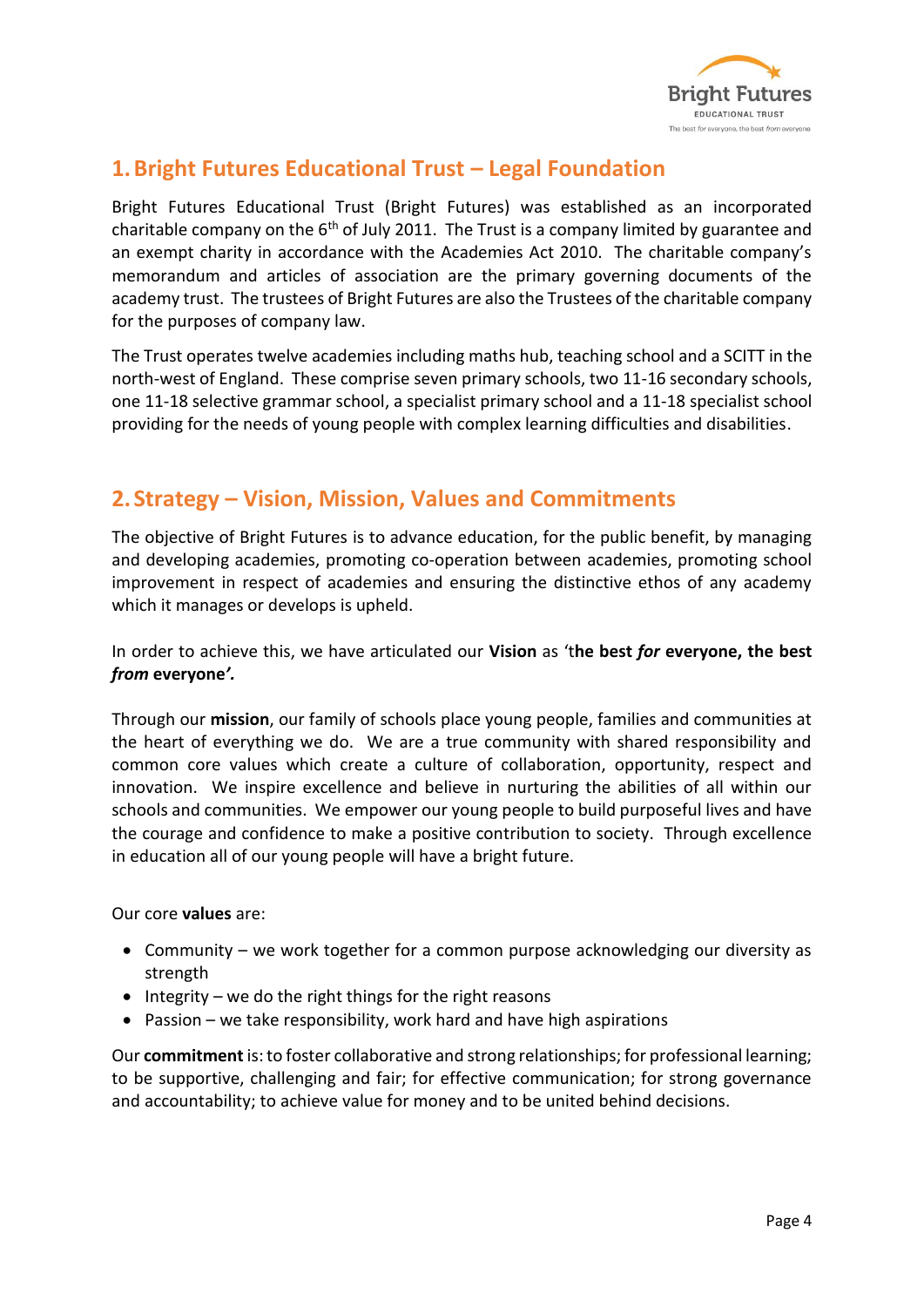

#### Our **Strategic Aims** are:

Good rates of progress, equity and achievement for all pupils via a rich and diverse curriculum - All schools to be improving at an ambitious pace, appropriate to their context, and have the capacity for sustainable continuous improvement in all aspects of the curriculum and wider offers.

- Sustained financial viability enables flexible investment in school improvement Achievement of long-term sustainable viability, managed within a robust governance environment with clear and effective financial controls that yield opportunities to support improvements by targeted investment.
- Our staff advocate Bright Futures as an excellent and equal opportunities employer All staff are positively engaged, enjoy equitable treatment, are held to account, supported and challenged. People's wellbeing and development are evident through compassionate behaviours, strategies and decision making.
- Through growth, influence, collaboration and partnerships, the Trust's vision and mission are embedded in everything we do - Any growth adds value to the rest of the Trust, the school system and our communities. Governance and organisational systems are sufficiently strong and flexible to deliver and exceed our vision and mission.



## <span id="page-4-0"></span>**3.Governance Overview**

#### **Members:**

The Members of the Trust are the signatories to the Trust's Memorandum and Articles of Association and are responsible for approving any amendments to the Articles.

Members appoint Trustees and are also able to remove Trustees if they fail to fulfil their duties properly. Whilst Members can also be Trustees, Bright Futures is mindful of the DfE's guidance contained within their Governance Handbook (October 2020) that robust governance structures will have a significant degree of distinction between the Members and the Trustees. As such, only one Member can be appointed as a Trustee and sit on the Board of Trustees.

**Board of Trustees:** The Board of Trustees sets the vision and strategic direction of the Trust and is the accountable body. It may delegate some of its responsibilities to executive leaders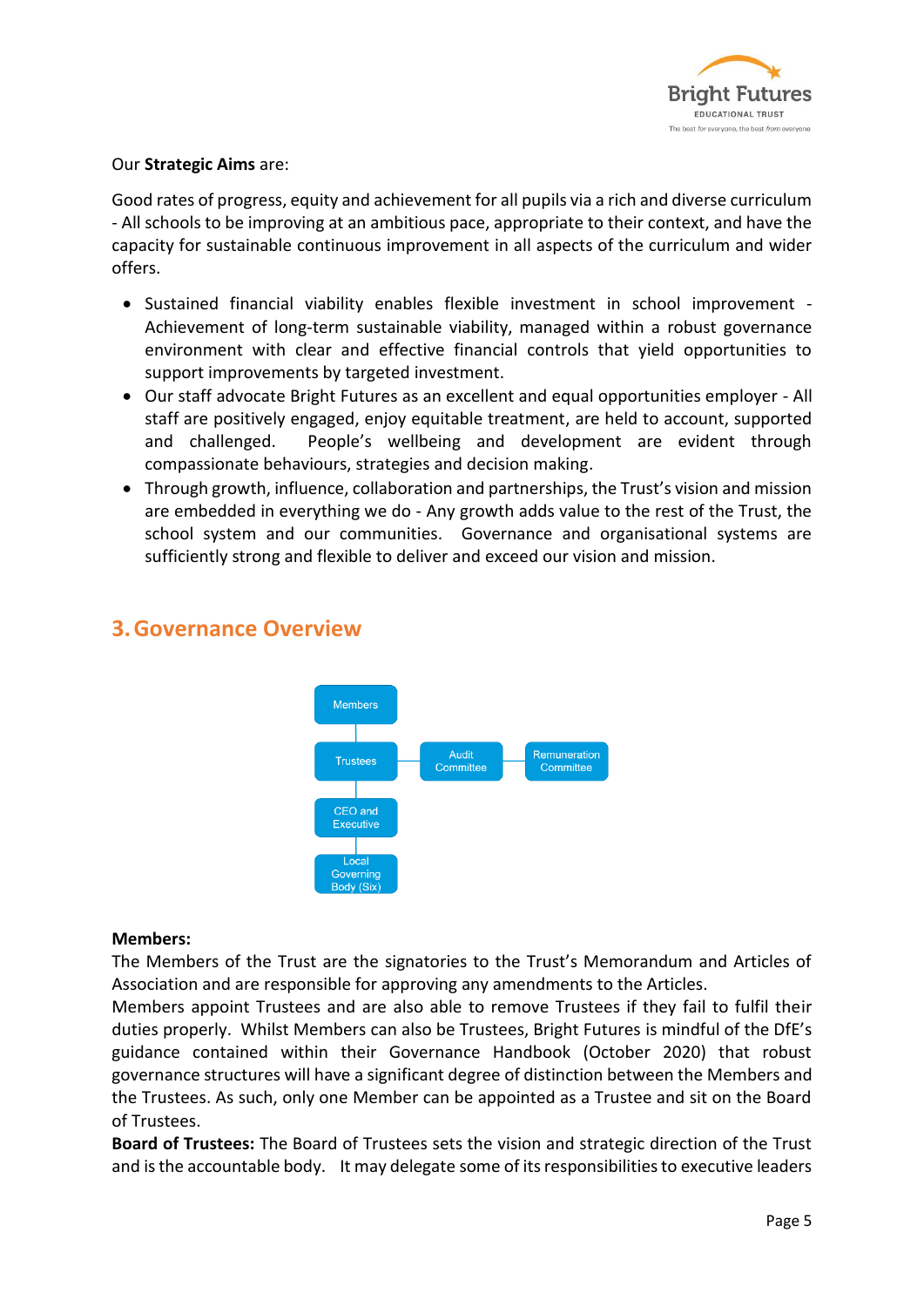

or committees, which includes local governing bodies. In doing so it holds these executive leaders and committees to account. The Board of Trustees also oversees the financial performance of the Trust and ensures that public money is well spent..

**Executive team and Principals' Group:** The Executive team comprises of the Chief Executive Officer, the Chief Operating Officer, the Director of Education, the Director of Teaching School and Partnerships and the Director of Human Resources and Strategy. They operate as a collective governance body as defined in the Executive Team Meeting terms of reference. In addition, they have individual responsibilities as defined in this document and/or their job description.

#### **Local governing bodies (LGB):**

The responsibilities of the LGBs are set out in detail within their terms of reference. In summary their main responsibility is to provide scrutiny of the delivery of the School Development Plans, to ensure the academy is working within agreed financial budgets, to monitor the academy is working within agreed policies and help the Academy to engage with all stakeholders. The LGB should also provide strong support and challenge to the academy leadership team. The LGB handbook, which includes its terms of reference provides the detail.

Responsibilities and powers delegated to the LGB may be further delegated to a subcommittee or to the Principal/Head of School as appropriate. See the detail in the delegated responsibilities section below and in the Local governing body handbook or Bright Futures' Financial handbook.

## <span id="page-5-0"></span>**4.Role of the LGB**

The role of the Local Governing Body is "to ensure that the Trust's vision, mission values, commitments and overall aims are made relevant and tangible in their academy. The LGB is responsible for the delivery of the Trust strategy locally" with a key focus on its aims of;

- Good rates of progress, equity and achievement for all pupils via a rich and diverse curriculum.
- Sustained financial viability enables flexible investment in school improvement.
- Our staff advocate Bright Futures as an excellent and equal opportunities employer.
- Through growth, influence, collaboration and partnerships, the Trust's vision and mission are embedded in everything we do.

This is achieved through;

- 1. Ensuring clarity of vision and strategic direction. This is rooted in the overall strategy for the Trust;
- 2. Holding the Principal/Head of School to account for the educational performance of the school and its pupils, and the performance management of staff; and
- 3. Ensuring that the school's budget is effectively utilised.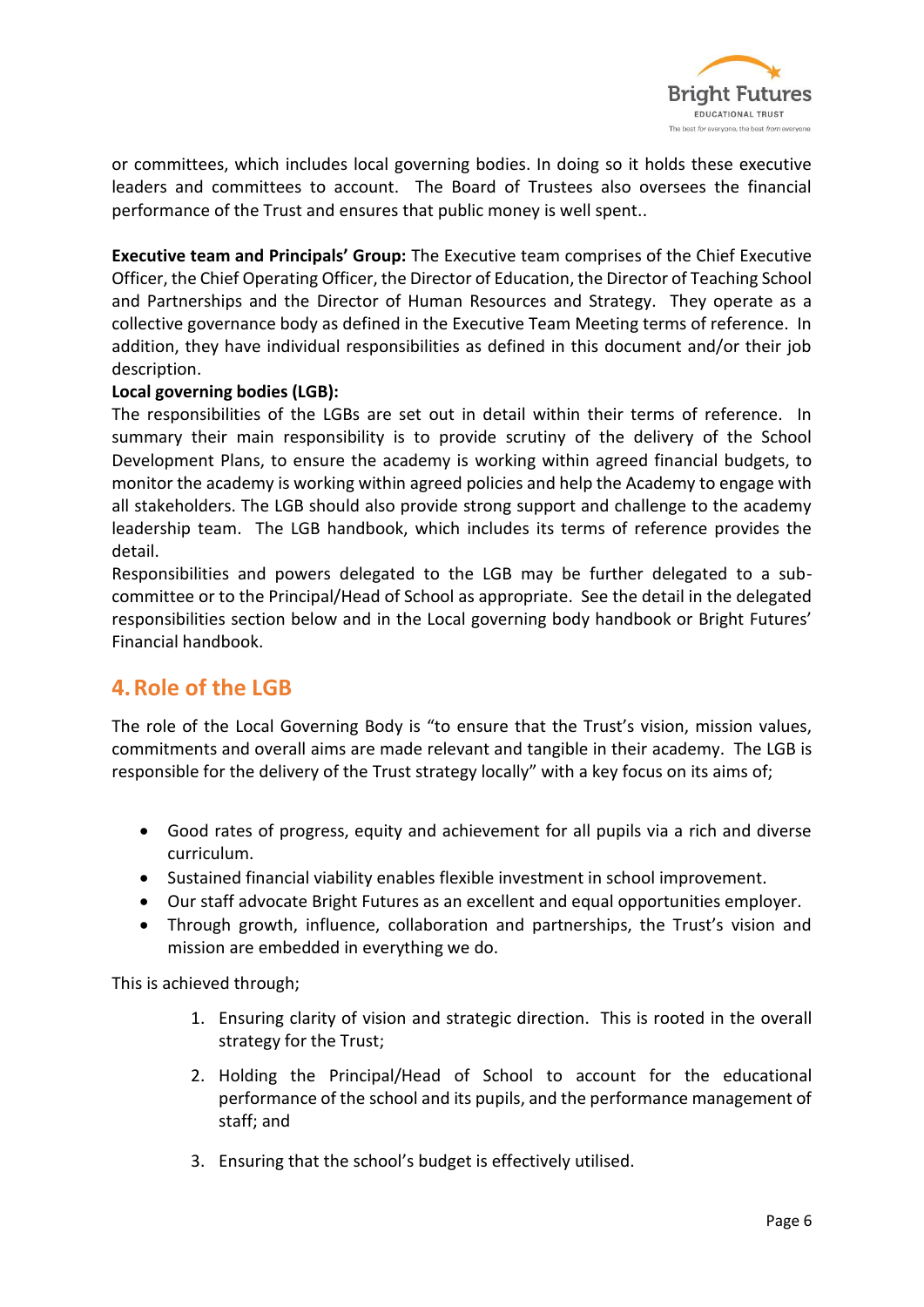

The LGB achieves this by effectively challenging, scrutinising and supporting senior leaders through its meeting agenda during the year, the format of which should encompass;

- Education, standards and outcomes
- Safeguarding
- Health and Safety
- Community
- Effective Use of Resource (for school improvement)
- Human Resources
- Risk management
- Self-assessment and own board development

The LGB is supported in holding the schools' senior leadership team to account by the Executive. Governors are expected to triangulate the information they receive from the Principal/Head of School with information generated from a range of sources, including evaluative reports from senior leaders, school development plans, risk registers, benchmarked numerical data, information from governor visits or from quality assurance reports and inspection or review evidence.

## <span id="page-6-0"></span>**5.Role of the LGB Governor**

The role of a governor is to support and challenge the running of the Academy, working with Principals/Heads of School and other leaders, to ensure that the academy is operating effectively in all respects. The membership of local governing bodies provides an opportunity for local stakeholders to be represented, e.g. parents/carers, staff and community leaders.

## <span id="page-6-1"></span>**6.Role of the Clerk**

Each local governing body will be supported by a clerk. The role of the clerk is to ensure that the business of the local governing body is effectively administered and that all relevant guidance and policies are adhered to in reaching decisions. The clerk may provide procedural advice to the chair.

## <span id="page-6-2"></span>**7.Education, Standards and Outcomes**

The primary purpose of the LGB is to ensure good and improved outcomes for pupils. The LGB will seek to improve pupil outcomes and attainment by understanding and challenging performance data presented in a meaningful format at its meetings. Typical performance data should include an analysis of statistics, trends, benchmarks and outcomes/evaluation for:

- Attainment (including by particular groups of students)
- Progress (including by particular groups of students)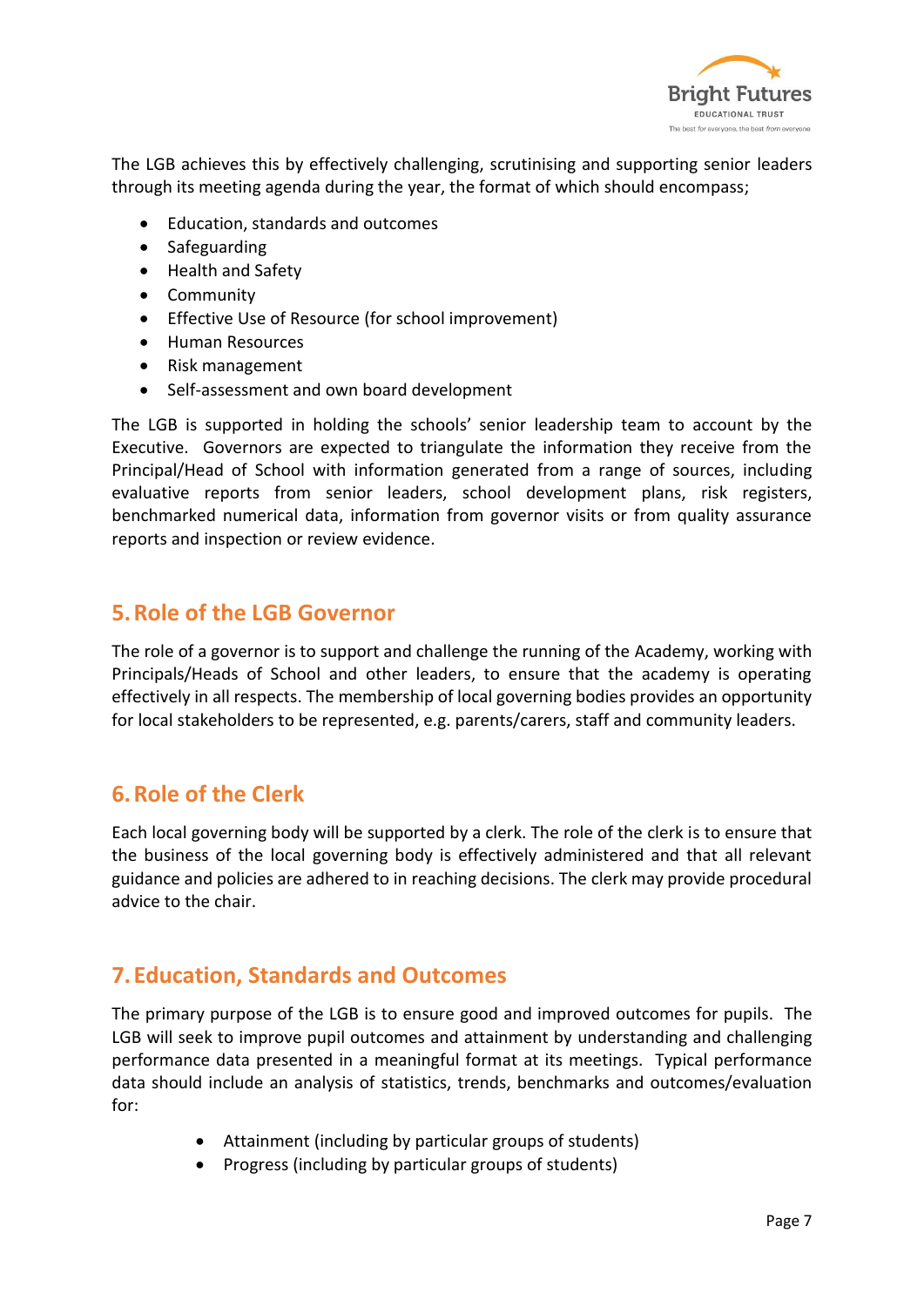

- Behaviour/well-being and safety
- Pupil attendance
- Teaching and learning quality
- Impact of the curriculum and participation in enrichment activities

The quality and depth of the curriculum in the way that it is planned, implemented and its impact on learning is essential to improvement. Local governors will want to know that all learners are benefiting from a broad, aspirational curriculum that enables all children and especially those who face the greatest barriers

## <span id="page-7-0"></span>**8.Safeguarding**

Local governing bodies need to be assured that children are safe and that all staff are working safely. The LGB will want to know that robust safeguarding procedures are in place and that they are followed rigorously. LGBs may also want to observe how safeguarding is implemented 'actively'. For example, are all visitors expected to sign in? Are all preemployment checks carried out effectively and properly recorded on the Single Central Record? In discussions with students do governors find that all children feel safe in the academy? All LGBs should appoint one of their number to be a lead for safeguarding, and all should be familiar with the requirements of 'Keeping Children Safe in Education' (2020). The local governor leading on safeguarding will want to liaise closely with the school's Designated Safeguarding Lead.

## <span id="page-7-1"></span>**9.Health and Safety**

The local governing body is responsible for ensuring that the Trust Health and Safety policy and procedure is implemented and that there is full compliance locally.

### <span id="page-7-2"></span>**10. Effective Use of Resources**

The LGB is responsible for making sure that the academy budget is well spent and that resources available and budgeted for are deployed for effective school improvement.

The LGB participates in budget setting to ensure that the school development plan is resourced.

## <span id="page-7-3"></span>**11. Human Resources**

The LGB is responsible for holding the Principal/Head of School to account for effective use of staffing resources. So for example the LGB can use its meetings to:

• Review staffing expenditure against budget, including the use of funds for agency/supply resources.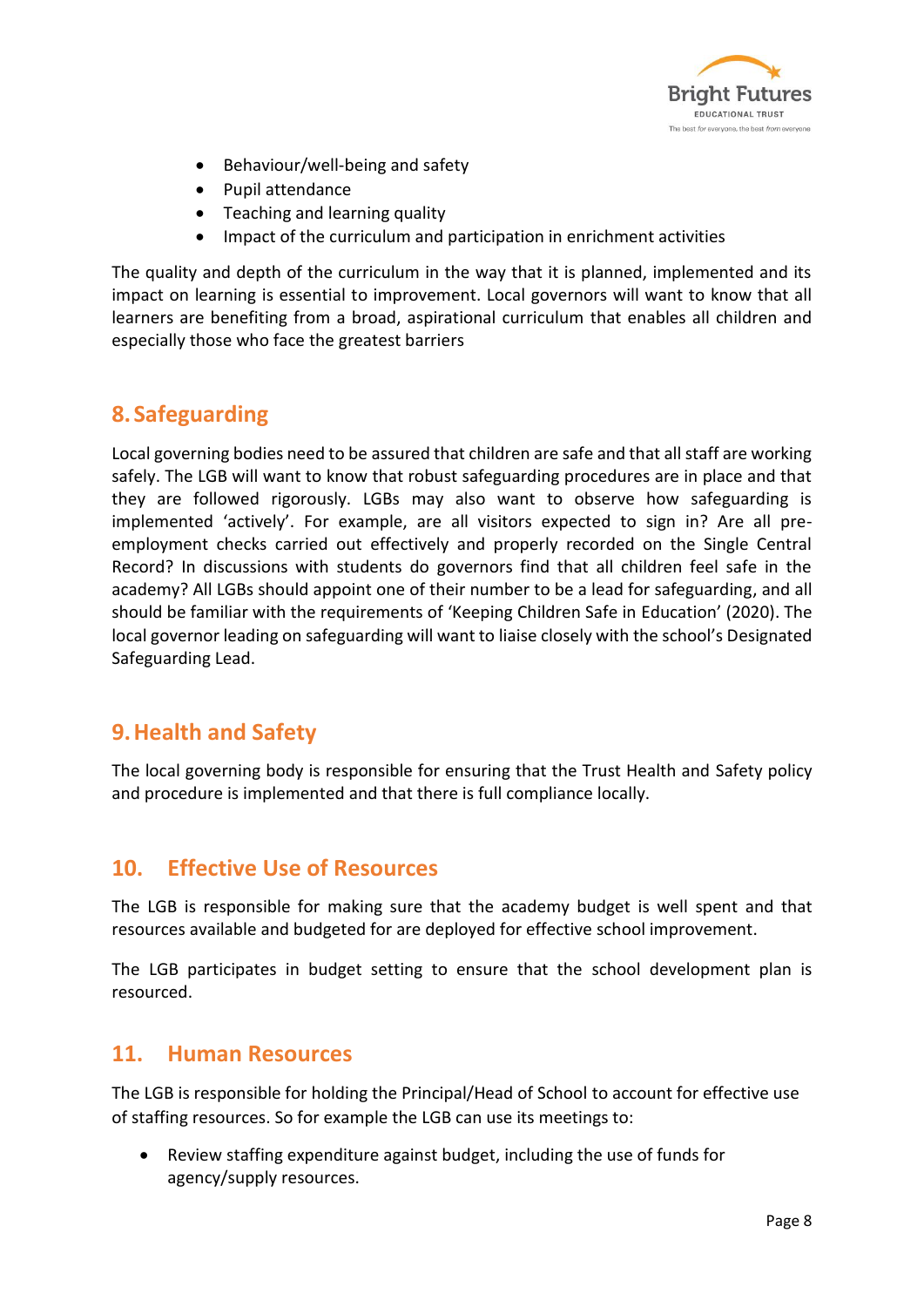

- Ask for anonymous reports on absence levels at school and track trends and challenge the robustness of absence management procedures.
- Review staff turnover and reasons for leaving to identify trends and areas of concern.

The LGB will be asked at times to be involved in recruitment and selection processes, this is an opportunity to understand the robustness of safer recruitment practices, as well as the selection processes. Additionally, governors may be asked to sit on appeals panels from time to time.

## <span id="page-8-0"></span>**12. Risk Management**

The principles of risk management at Bright Futures are to be delivered in line with our vision.

Bright Futures is committed to a strategy that minimises and manages risks through its internal controls. Our LGBs recognise that risk management is an integral part of good management practice. The Trust has formally issued a schools' risk management methodology and risk register, which each LGB isresponsible for its implementation and local management with termly updates.

## <span id="page-8-1"></span>**13. Self-Assessment & Skills Audit**

It is good practice for LGBs to assess their own performance including the impact that local governance has upon improvement. Through self-assessment an LGB improvement action plan can be developed. Whilst there are many ways to assess the performance of the LGB, using the Trust's LGB Self-Assessment toolkit also helps to identify LGB Governor training, development and future recruitment needs.

The LGB should carry out an annual skills audit to ensure that its members comprise of the appropriate skills to lead the academy locally.

## <span id="page-8-2"></span>**14. Training and Development**

Through collation and analysis of each LGB's Self-Assessment toolkit and skills audit returns, the LGB Chair signpost members to training and development opportunities. A Trust Training and Development Framework is maintained to assist this requirement.

## <span id="page-8-3"></span>**15. Chair's Annual Report**

The Trust encourages continuous improvement in the quality of local governance and to share and celebrate success and good practice.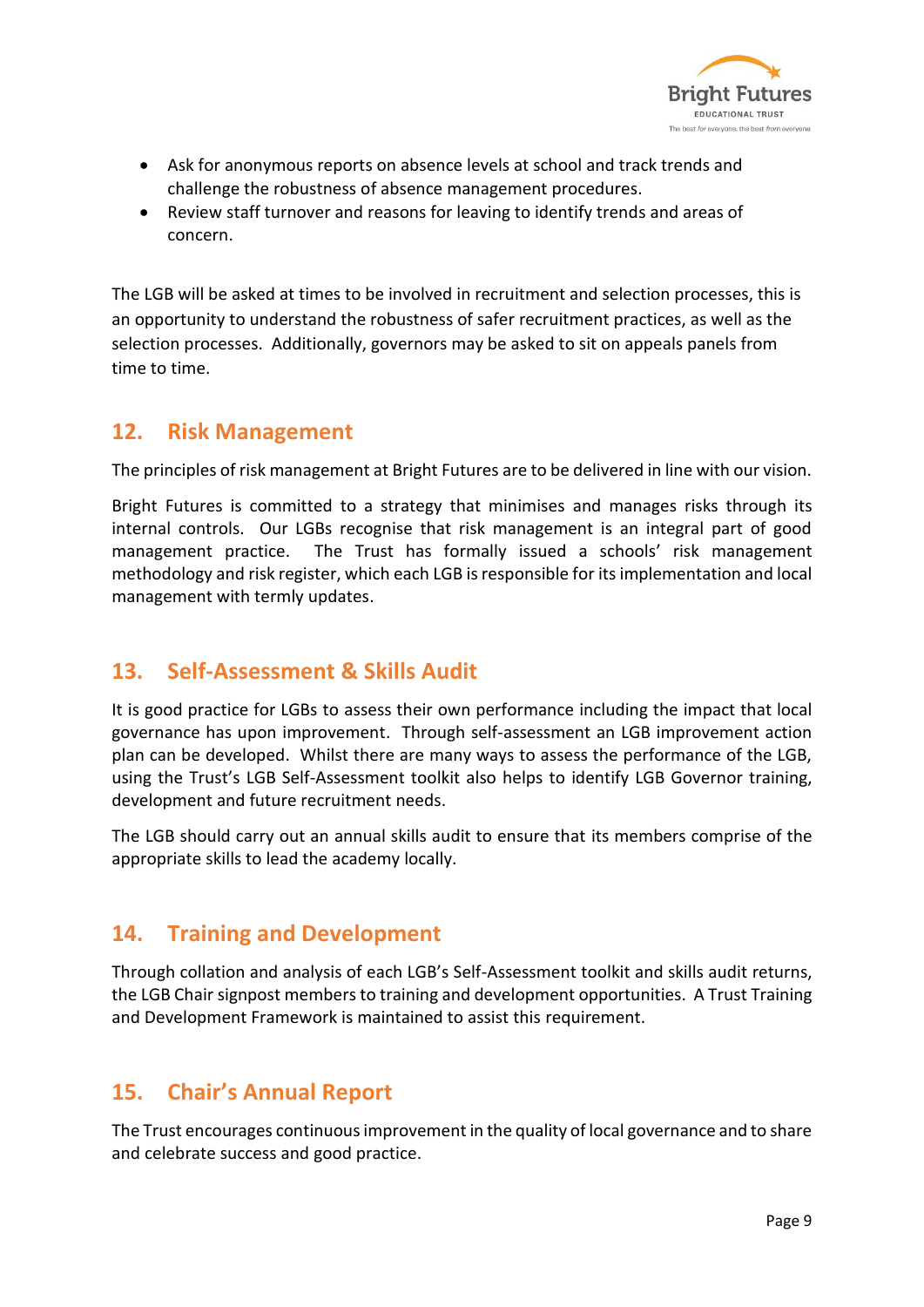

For this reason, Chairs are invited to complete a brief annual report outlining the achievements of the LGB in meeting its plans for the year and identifying areas of continued challenge.

## <span id="page-9-0"></span>**16. Expenses**

Local governors are unpaid roles. Reasonable expenses associated with carrying out the role of a local governor may be claimed in accordance with the Trust's Travel and Expenses Policy.

## <span id="page-9-1"></span>**17. The Nolan Principles**

All Bright Futures LGB Governors will abide by the Nolan principles of public life.

#### **NOLAN PRINCIPLES**

#### **1. Selflessness**

Holders of public office should act solely in terms of the public interest.

#### **2. Integrity**

Holders of public office must avoid placing themselves under any obligation to people or organisations that might try inappropriately to influence them in their work. They should not act or take decisions in order to gain financial or other material benefits for themselves, their family, or their friends. They must declare and resolve any interests and relationships.

#### **3. Objectivity**

Holders of public office must act and take decisions impartially, fairly and on merit, using the best evidence and without discrimination or bias.

#### **4. Accountability**

Holders of public office are accountable to the public for their decisions and actions and must submit themselves to the scrutiny necessary to ensure this.

#### **5. Openness**

Holders of public office should act and take decisions in an open and transparent manner. Information should not be withheld from the public unless there are clear and lawful reasons for the source of the source of the source of the source of the source of the source of the source of the source of the source of the source of the source of the source of the source of the source of the source of the sour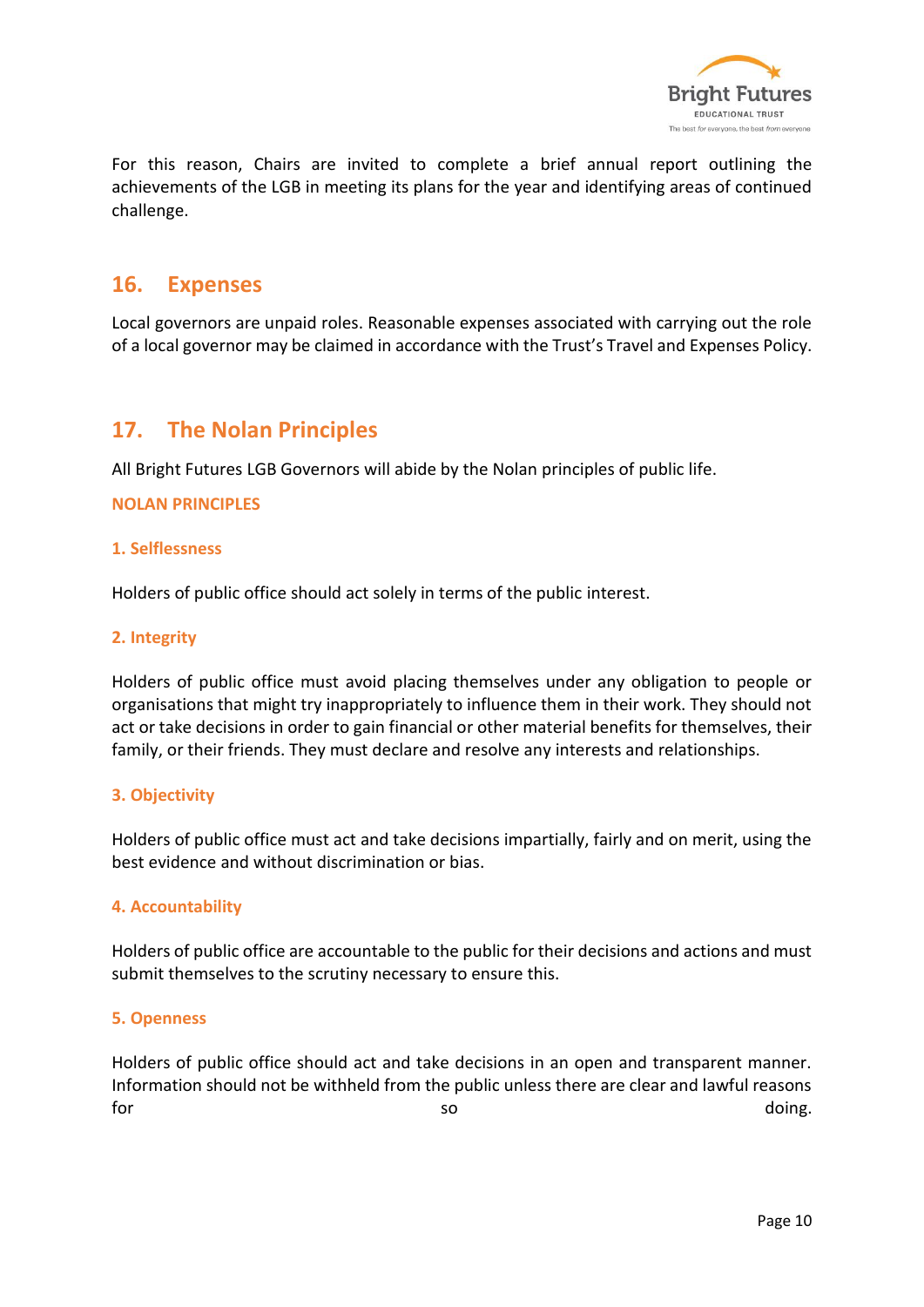

#### **6. Honesty**

Holders of public office should be truthful.

#### **7. Leadership**

Holders of public office should exhibit these principles in their own behaviour. They should actively promote and robustly support the principles and be willing to challenge poor behaviour wherever it occurs.

## <span id="page-10-0"></span>**Appendix 1: Local Governing Body Terms of Reference**

#### **16.1 Introduction**

Through our **mission**, our family of schools place young people, families and communities at the heart of everything we do. We are a true community with shared responsibility and common core values which create a culture of collaboration, opportunity, respect and innovation. We inspire excellence and believe in nurturing the abilities of all within our schools and communities. We empower our young people to build purposeful lives and have the courage and confidence to make a positive contribution to society. Through excellence in education all of our young people will have a bright future.

This **Terms of Reference**, together with the Delegation Framework, explains the ways in which the Trust fulfils its responsibilities for the leadership and management of each Academy, the respective roles and responsibilities of the Trust of the Local Governing Body and the commitments to each other to ensure the success of the Trust's schools.

#### **16.2 Trust Board Responsibilities & Authorities**

The Trustee of the Trust have overall accountability and ultimate decision-making authority for all the work of the Trust. This is exercised through strategic planning, implementation and the setting of policy and is managed through business planning, monitoring of budgets, setting of standards and the use of quality management processes. The Trustees have the power to direct change where required in the pursuit of the overall aims of the Trust.

The Trustees of the Trust have a duty to:

- Comply with any lawful directions issued to the Trust.
- Act in the fulfilment of the Trust's objectives and Values and Vision Statement.

Trustees of the Trust will have regard to the interests of all the academies for which the Trust is responsible in deciding and implementing any policy or exercising any authority in respect of an individual school.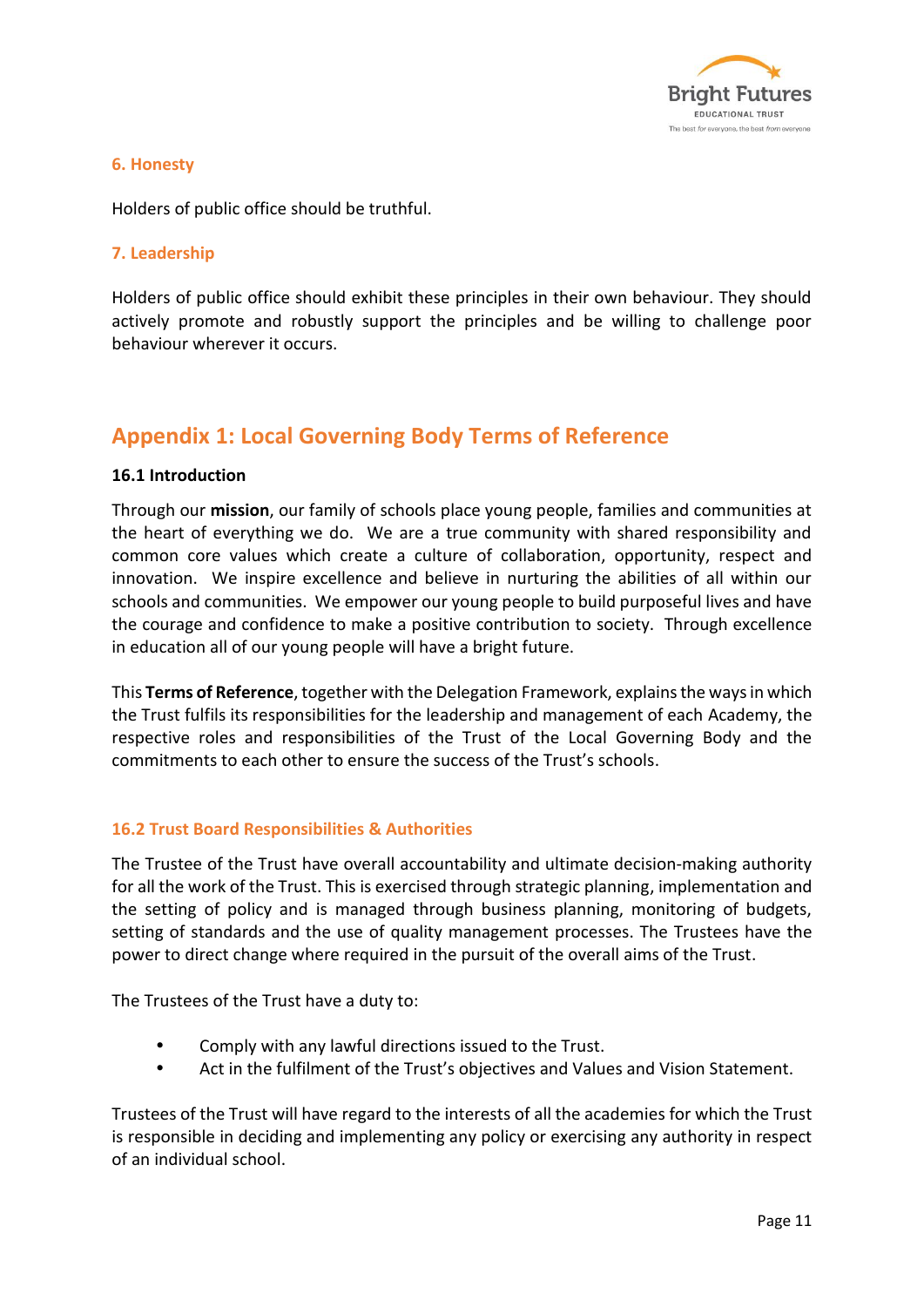

The Articles of Association provide for the appointment by the Trust of 'committees' to whom the Trust may delegate certain of the functions of its Trustee. The responsibility for the local governance of an Academy will be delegated to the committee established by this Terms of Reference and in accordance with the Delegation Framework and shall be known as the Local Governing Body (LGB) of the Academy.

The Terms of Reference, membership and operations of the LGB are determined by the Trust and this Terms of Reference expresses such matters as well as acknowledging any authority delegated to the LGB by The Delegation Framework in order to enable the LGB to assist with the governance of the Academy and fulfil the Trust's Vision and Values.

#### **16.3 Governors of the LGB**

- 16.3.1 The number of governors who shall sit on the LGB shall be not less than seven, with a maximum to be determined by the Trust in liaison with the Chair of the LGB.
- 16.3.2 The LGB shall have the following governors:
	- A Chair of the LGB
	- Deputy Chair of the LGB
	- A minimum of three Appointed Governors
	- Up to two elected staff governors
	- A minimum of two elected parent/carer governors
	- The Principal/Head of School.
	- Any additional governors, if appointed by the Trust at the request of the Secretary of State pursuant to clause 102(c) of the Master Funding Agreement.
- 16.3.3 The LGB may also have a maximum of three co-opted governors.
- 16.3.4 By accepting appointment or election to the LGB, in writing, each Governor gives an undertaking to uphold the Vision and Values of the Trust and the Trust's Governors Code of Conduct.

#### **16.4 Appointment of Governors of the LGB**

#### **16.4.1 General Governors**

- 16.4.1.1 The CEO will appoint a Chair of Governors to the LGB.
- 16.4.1.2 In liaison with the Principal and Executive team, the Chair of the LGB, will appoint a minimum of three Appointed Governors to serve on the LGB. Their appointment should reflect the skills, experience and local representation appropriate to the particular academy.
- **16.4.2 Staff Governors**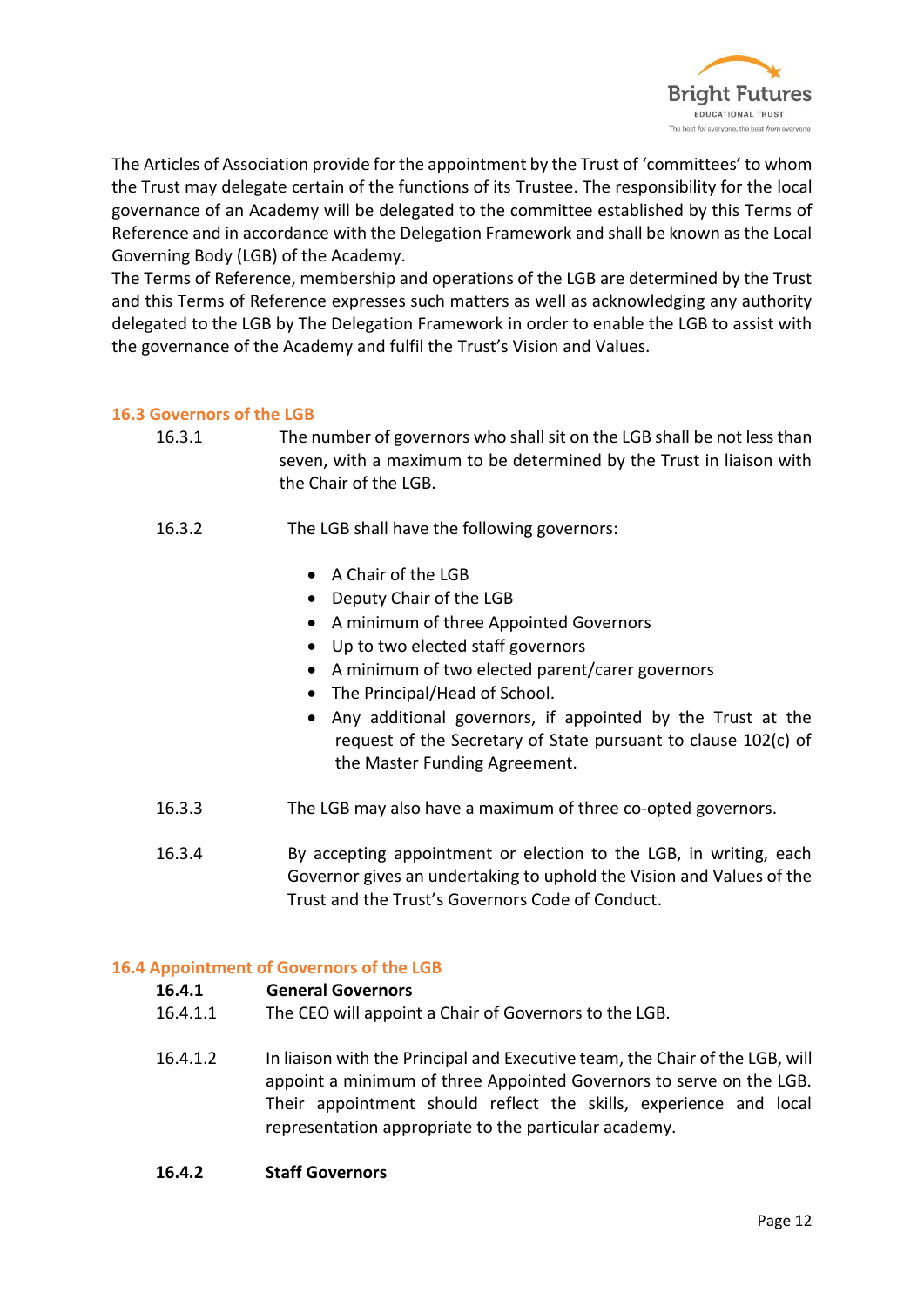

- 16.4.2.1 Up to two persons who are employed at the Academy can serve on the LGB, provided the total number of such persons (excluding the Principal/Head of School) does not exceed one third of the total number of persons on the LGB.
- 16.4.2.2 Any eligible members of staff can stand for service on the LGB when a vacancy occurs either through the end of a term of office of a Staff Governor or through a Staff Governor leaving the Trust's employment.
- 16.4.2.3 Any contested posts shall be determined by a secret ballot involving all the staff of the Academy. All arrangements for the calling and the conduct of the election and resolution of any questions as to whether any person is an eligible candidate is to be determined by the Chief Executive in liaison with the LGB.
- 16.4.2.4 Eligible staff are those employed under a permanent contract of employment by the Trust in the academy relating to the LGB to which appointment is sought (excluding the Principal).
- 16.4.2.5 If no member of staff puts themselves forward, the Chair of the LGB, in liaison with the Chief Executive Officer, can appoint a member of staff to serve as a Staff Governor.

#### **16.4.3 Ex Officio Governors**

16.4.3.1 Unless he or she specifically declines, the Principal/Head of School shall be treated for all purposes as being an ex officio governor of the LGB.

#### **16.4.4 Parent/Carer Governors**

- 16.4.4.1 Parent governors of the LGB shall be elected by parents/carers of registered pupils at the Academy and they must be a parent/carer of a pupil at the Academy at the time when they are elected.
- 16.4.4.2 The Chief Executive, in liaison with the LGB, shall determine all matters relating to election of the parent/carer governors of the LGB, including any question of whether a person is a parent/carer of a registered pupil at the Academy. Any election which is contested shall be held by secret ballot which shall be arranged by the Academy on behalf of the LGB.
- 16.4.4.3 The arrangements made for the election of the parent/carer governors of the LGB shall provide for every person who is entitled to vote in the election to have an opportunity to do so. Where a vacancy for a parent/carer governor of the LGB is required to be filled by election, the LGB shall take such steps as are reasonably practical to secure that every person who is known be a parent/carer of a registered pupil at the Academy is informed of the vacancy and that it is required to be filled by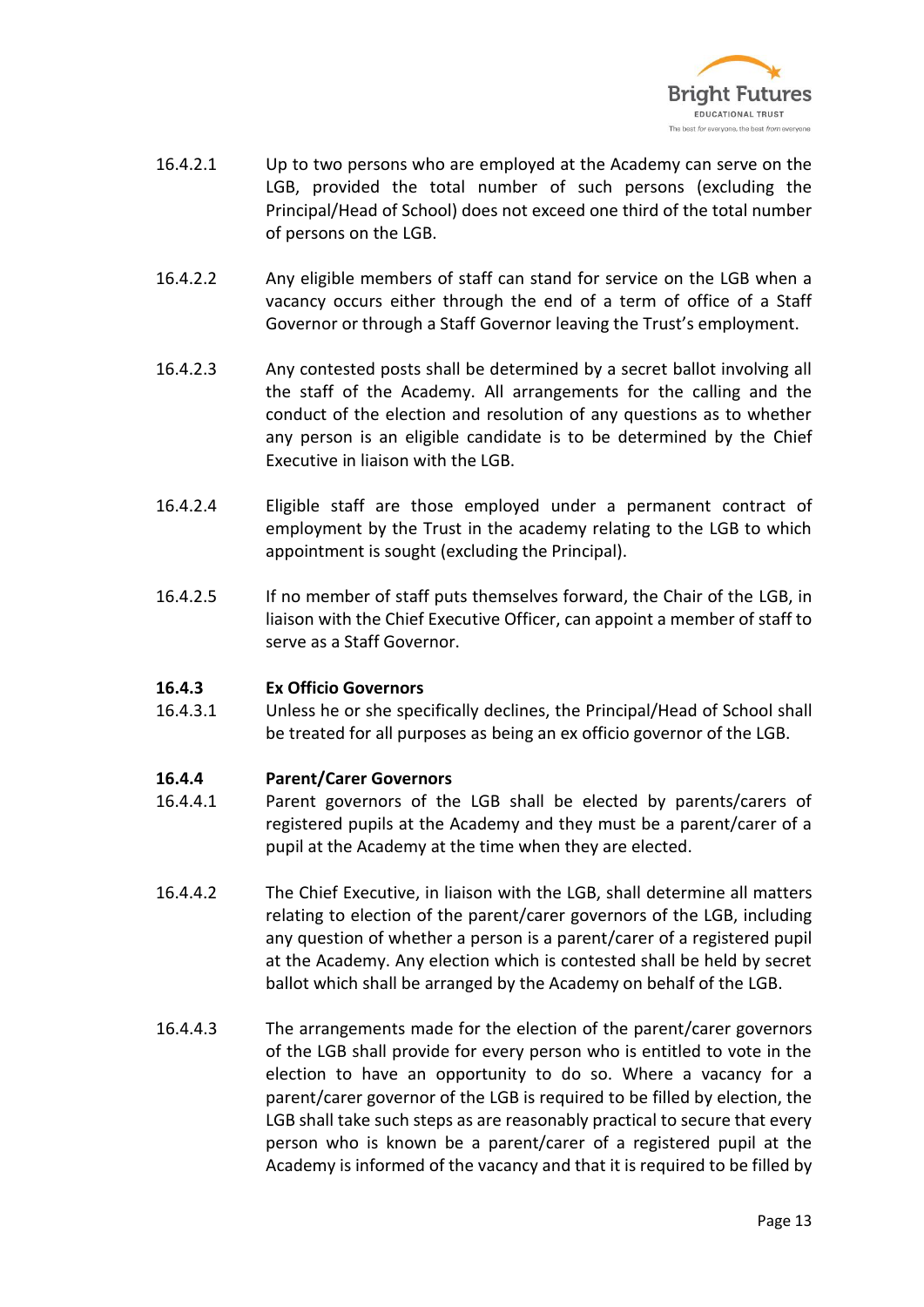

election, informed that he or she is entitled to stand as a candidate and vote at the election and be given an opportunity to do so.

16.4.4.4 The number of parent/carer governors of the LGB required shall be made up by persons appointed by the Trust if the number of parents/carers standing for election is less than the number of vacancies whilst those appointed should be a parent/carer of a registered pupil at the Academy or, where it is not reasonably practical to do so, a person who is the parent/carer of a child of compulsory school age.

#### **16.5 Co-opted Governors**

- 16.5.1 The Chair, in liaison with the Trust CEO, may assign up to three persons to be 'Co-opted Governors' to the LGB. A person who is 'co-opted' to the LGB means a person who is to serve on the LGB without being an appointed or elected governor.
- 16.5.2 A 'co-opted' governor may not be employed by the Academy if this means the number of persons employed at the Academy serving on the LGB would exceed one third of the total number of persons serving on the LGB (including the Principal/Head of School).

#### **16.6 Term of Office**

- 16.6.1 The term of office for any person serving on the LGB shall be three years, except for:
	- The Principal, who shall be treated for all purposes as being an ex officio governor of the LGB.
	- Persons who are 'co-opted' to the LGB who will serve for one year or for a specified length of time, not exceeding 3 years, to deal with a specific project.
- 16.6.2 Subject to remaining eligible to be a particular type of governor on the LGB, any person may be re-appointed or re-elected (including being 'coopted' again) to the LGB.
- 16.6.3 A Parent/Carer Governor's term of office shall finish once their child is no longer a pupil at the Academy.

#### **16.7 Resignation and Removal**

16.7.1 If the Chair of the LGB wishes to resign his or her office, this should be by notice in writing to the Trust's Chief Executive Officer.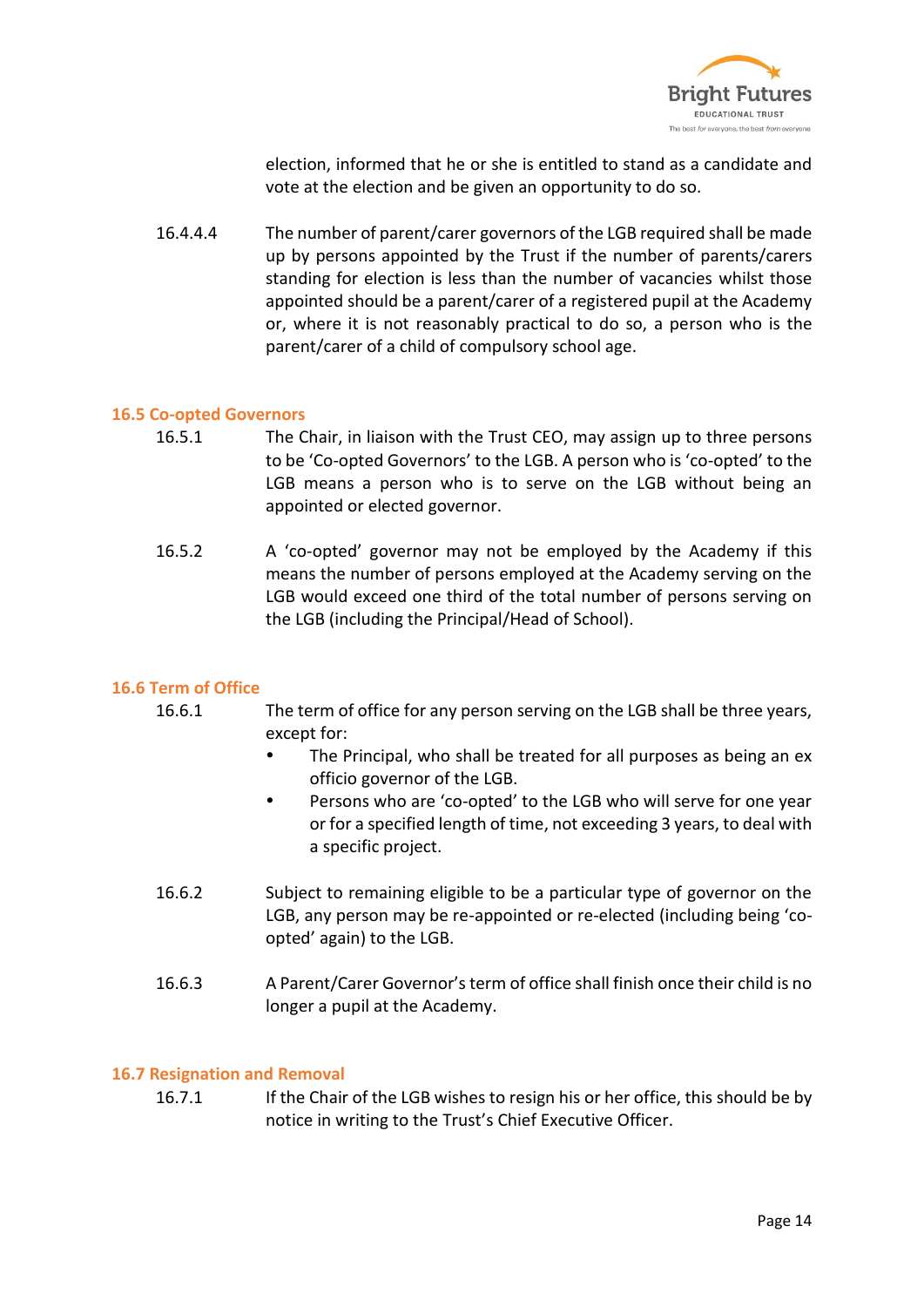

- 16.7.2 A person serving on the LGB shall cease to hold office if he or she resigns his/her office by notice in writing to the LGB.
- 16.7.3 A person serving on the LGB shall cease to hold office if they are removed by the person or persons who appointed him/her. This clause does not apply in respect of a person who is serving as an elected parent/carer governor or elected staff governor on the LGB. Removal of such governors (parents/elected staff) should be in exceptional cases and the criteria applied will be guided (but not be bound) by the guidance set out in Statutory Guidance (2017) (Regs 20-24A). The power to remove will rest with the Board of Trustees.
- 16.7.4 If any person who serves on the LGB in their capacity as an employee at the Academy ceases to work at the Academy then they shall be deemed to have resigned and shall cease to serve on the LGB automatically on termination of their work at the Academy.
- 16.7.5 Where a person who serves on the LGB resigns their office, or is removed from office, that person, or the person who has them removed from office, shall give written notice to the Trust.

#### **16.8 Disqualification of Governors**

- 16.8.1 No person shall be qualified to serve on the LGB unless he or she is aged 18 or over at the date of his/her election of appointment. No current pupil of the Academy shall be entitled to serve on the LGB, although students will be invited to present to the LGB or sub-committees thereof occasionally to support the effectiveness of the LGB's oversight and scrutiny of the Academy's work. Students may also be invited to observe the work of the LGB as part of work experience or wider learning.
- 16.8.2 A person serving on the LGB shall cease to hold office if he or she becomes incapable by reason of mental incapacity, illness or injury of managing or administering his or her own affairs.
- 16.8.3 A person serving on the LGB shall cease to hold office if they are persistently absent, without the prior agreement of the Chair of the LGB, and the LGB resolves that his or her office be vacated. This would also include persistent absence from Sub-Committee meetings of the LGB to which they are a member.
- 16.8.4 A person shall be disqualified from serving on the LGB if:
	- His or her estate has been sequestrated and the sequestration has not been discharged, annulled or reduced.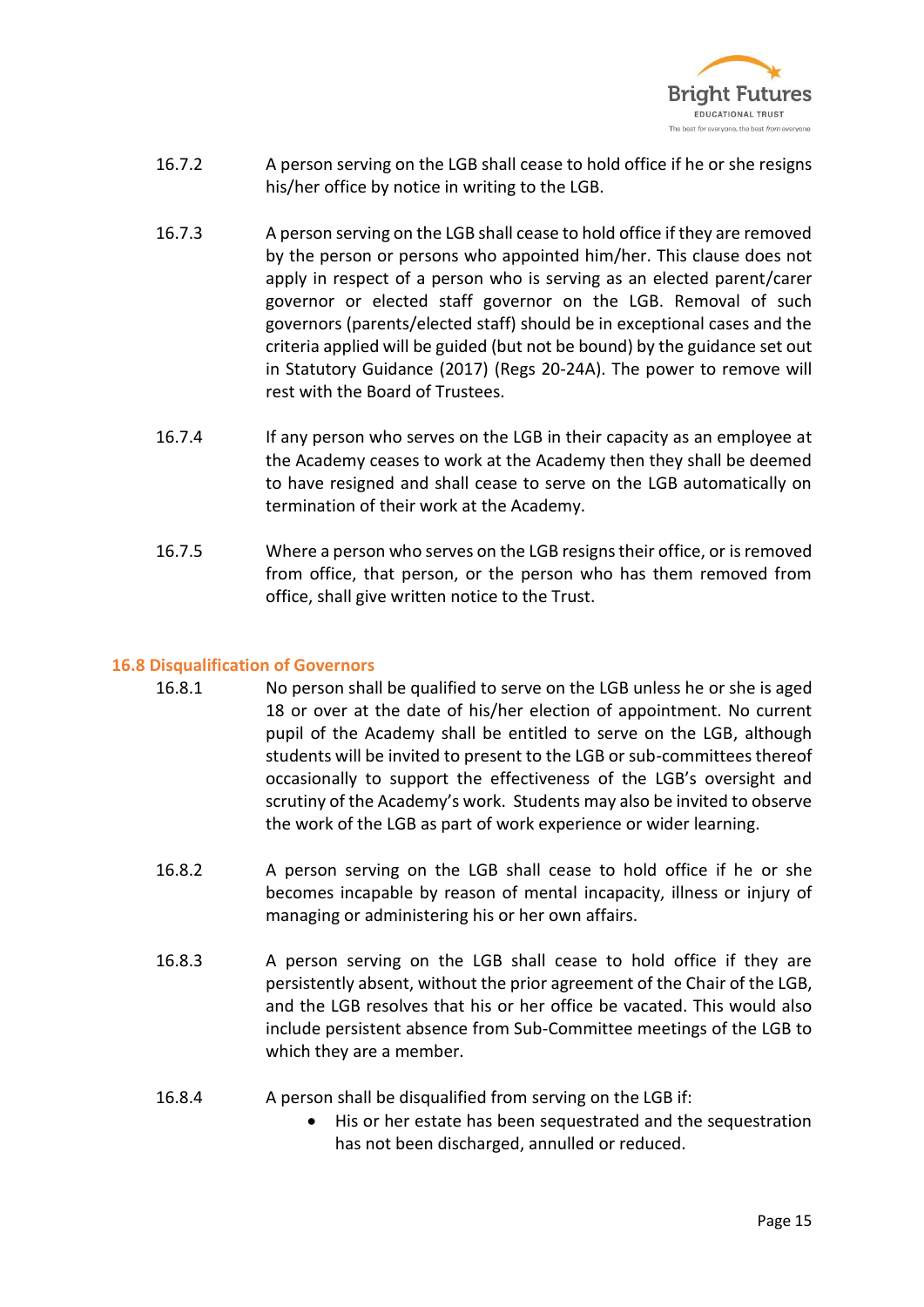

- He or she is the subject of a bankruptcy restrictions order or an interim order.
- 16.8.5 A person shall be disqualified from serving on the LGB at any time if they become ineligible under any statutory legislation which means they cannot hold office, which could include a criminal conviction received during their term of office.
- 16.8.6 A person shall be disqualified from serving on the LGB at any time when he or she is:
	- Included in the list kept by the Secretary of State under section 1 of the Protection of Children Act 1999.
	- Disqualified from working with children in accordance with Section 35 of the Criminal Justice and Court Services Act 2000.
	- Barred from regulated activity relating to children (within the meaning of Section 3(2) of the Safeguarding Vulnerable Groups Act 2006).
	- Is subject to a Section 128 Direction under the Education and Skills Act (2008).
- 16.8.7 Any person appointed or elected to the LGB, or to a Sub-Committee of the LGB, shall submit to an enhanced Disclosure and Barring Service check and undertake safeguarding training as requested by the academy. No prospective governor may attend governor meetings until these preappointment activities/checks have been completed satisfactorily. In the event that such check, or any other procedure, discloses any information which would, in the opinion of either the Chair or the Principal/Head of School, confirm their unsuitability to work with children, that person shall be disqualified from serving on the LGB. The decision to disqualify under this clause will be taken by the Chair with advice from the Principal/Head of School and the Trust's Safeguarding Lead.

#### **16.9 Operational Matters**

- 16.9.1 The LGB shall comply with the obligations set out in The Delegation Framework which deals with the day-to-day operation of, and delegation of responsibilities to, the LGB.
- 16.9.2 The LGB will adopt and ensure full compliance with and implementation of all Trust-wide policies and procedures as communicated to the LGB. Policies deemed by the Trust to be Academy specific e.g. Admissions, will be approved by the LGB in accordance with processes and procedures outlined by Trust's the Policy Design and Implementation Group and in accordance with any regulatory/legislative requirements.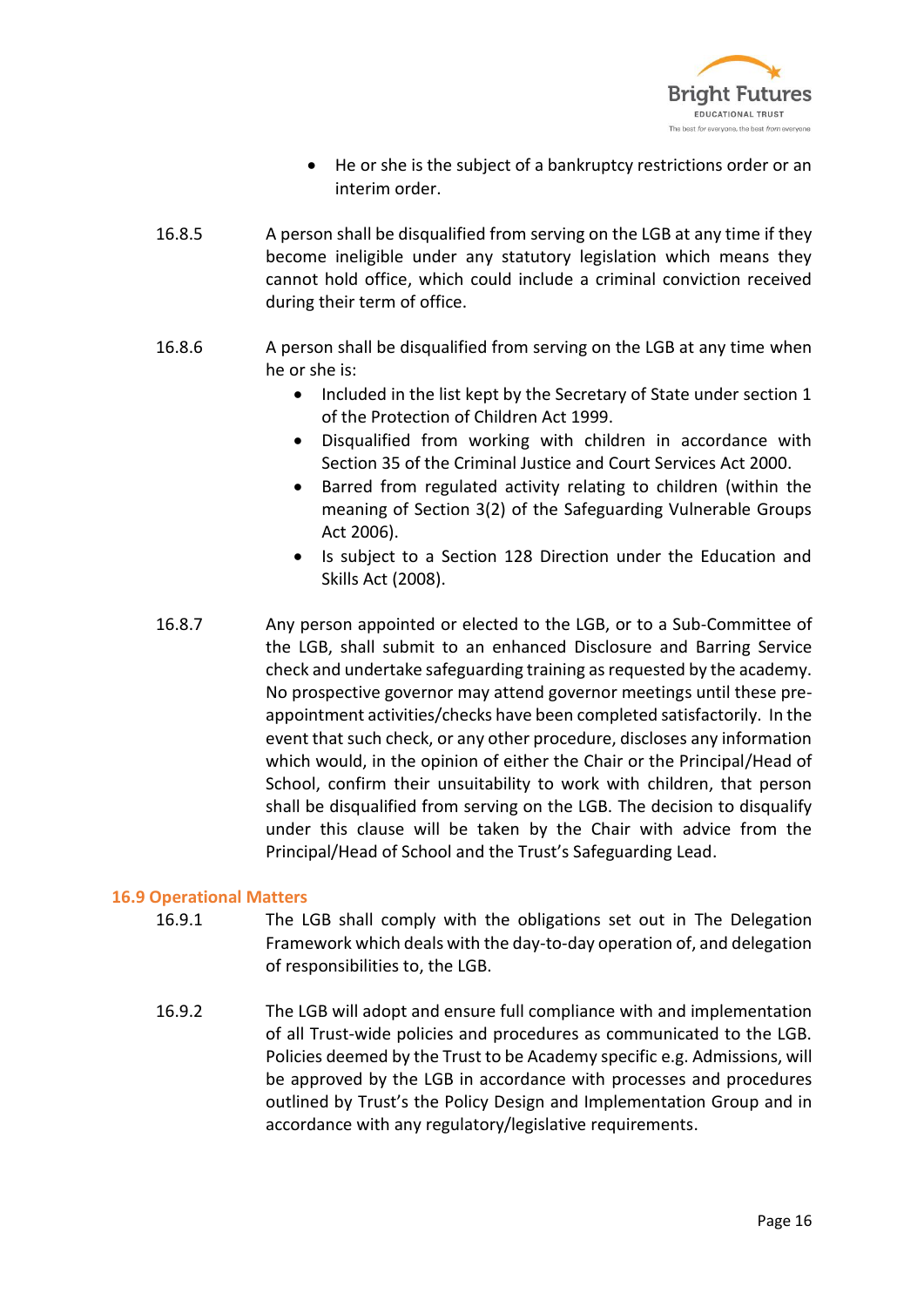

- 16.9.3 The LGB shall provide such data and information regarding the business of the Academy and the pupils attending the Academy as the Trust may require.
- 16.9.4 The LGB shall submit to and comply fully with any quality assurance reviews and/or investigations by the Trust, and any inspections pursuant to the Education Act 2005 (Statutory Inspections).
- 16.9.5 The LGB shall work closely with and shall promptly implement any directives or recommendations made by the Trust in the event that intervention is either threatened or is carried out by the Secretary of State, and the Trust expressly reserves the unfettered right to review or remove any power or responsibility conferred on the LGB under this Scheme in such circumstances.

#### **16.10 Functioning of the LGB, Chair, Vice Chair and Clerk**

- 16.10.1 The Chair of each LGB shall be appointed by the Chair of the Board of Trustees taking into account local needs and circumstances. The term of office is three years.
- 16.10.2 The Chair cannot be employed or work under contract in any capacity by the Trust.
- 16.10.3 The Clerk of each LGB shall be appointed by the Chief Operating Officer taking into account local circumstances.
- 16.10.4 At the first meeting of each academic year, the LGB should elect a Vice Chair from amongst their number. A person who is employed or working under contract for the Trust (whether or not at the Academy) shall not be eligible for election as Vice-Chair.
- 16.10.5 The Chair or Vice-Chair may at any time resign their office by giving notice in writing to the Trust. The Chair or Vice-Chair shall cease to hold office if:
	- They cease to serve on the LGB.
	- They are removed from office under one of the clauses indicated above.
	- In the case of the Vice-Chair, they are appointed to fill a vacancy arising in the office of Chair.
- 16.10.6 If a vacancy arises in the office of Chair, for any reason, the CEO will appoint a new Chair.
- 16.10.7 If a vacancy arises in the office of Vice-Chair, the governors of the LGB shall, at its next meeting, elect one of their members to fill that vacancy.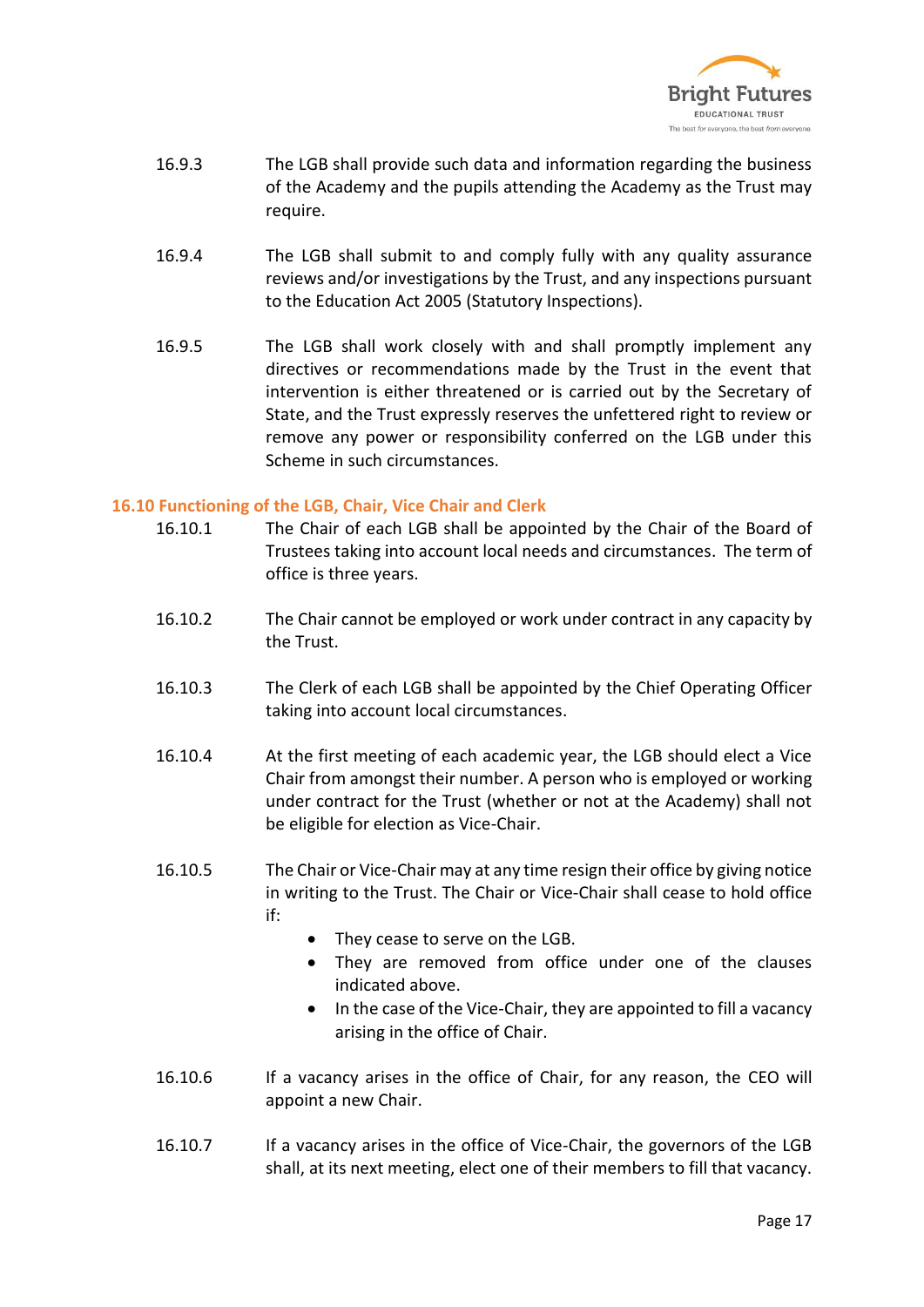

- 16.10.8 Where the Chair is absent from any meeting, or there is at the time a vacancy in the office of the Chair, the Vice-Chair shall act as the Chair for the purposes of the meeting.
- 16.10.9 Where the Vice-Chair is also absent from the meeting, the governors of the LGB shall elect one of their members present to act as a Chair for the purpose of that meeting, provided the person elected is not employed by or working under contract for the Trust, whether or not at the Academy and provided the number of Governors attending constitute a quorum for that meeting.
- 16.10.10 Any election of the Vice-Chair which is contested shall be held by secret ballot.
- 16.10.11 The Chair may be removed from office by the chair of the CEO at any time given reasonable cause.
- 16.10.12 The Vice-Chair may be removed by the LGB in accordance with Delegation Framework
- 16.10.13 LGBs that can demonstrate good practice may be asked if they would like to mentor less experienced LGBs and their Governors may be asked if they would like to serve as Co-opted Governors on other LGBs in order to help build capacity for a pre-determined length of time.

#### **16.11 Conflicts of Interest**

This clause shall also apply to any member of any committee of the LGB who is not a member of the LGB, i.e. a Co-opted Governor or a person appointed to serve on a Sub-Committee who is not a Governor. These matters are covered in the Trust's Conflict of Interests Policy. A register of LGB Members' interests will be kept and updated at least annually. Even so, additional potential or actual conflicts of interest should be declared at each meeting.

- 16.11.1 Any governor who has a direct or indirect interest which conflicts or may conflict with his or her duties shall disclose that fact to the LGB as soon as they become aware of it.
- 16.11.2 A person must absent themselves from any discussion of the LGB in which it is possible that a conflict will arise.

#### **16.12 Minutes of Meetings**

16.12.1 The Minutes of the meetings of the LGB shall be recorded and kept by the person authorised to keep the Minutes of the LGB and shall be signed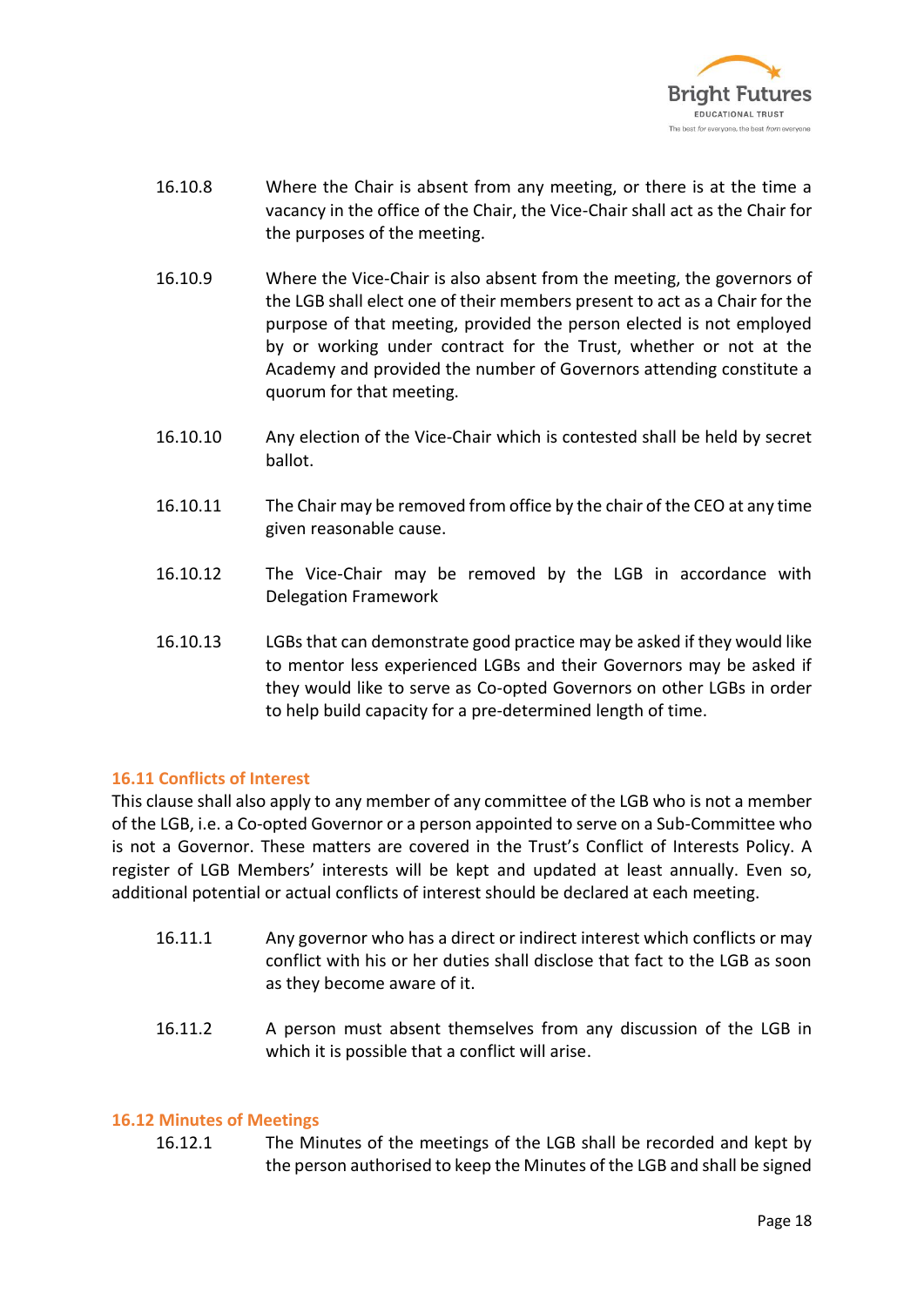

(subject to the approval of the LGB) at the next subsequent meeting by the person acting as Chair.

- 16.12.2 The Minutes shall include a record of:
	- All appointments of Governors made by the LGB and / or the Trust.
	- All proceedings at meetings of the LGB and Sub-Committees of the LGB, including the names of the persons present at each such meeting and any apologies received.
- 16.12.3 The Chair shall ensure that copies of Minutes of all meetings of the LGB shall be provided to the Chief Executive as soon as reasonably practical after those Minutes are approved.
- 16.12.4 Minutes of LGB meetings are made available for public scrutiny. Any Confidential items recorded in the Minutes of either an LGB or Sub-Committee meeting should be recorded at the end of the main Minutes on separate pages marked 'Part B – STRICTLY CONFIDENTIAL – NOT FOR PUBLIC RELEASE' and should only be made available to members of the meeting they apply to. Minutes marked as Strictly Confidential can be also be released for public scrutiny wholly or in part under certain circumstances.

#### **16.13 Committees**

- 16.13.1 The LGB may establish such Sub-Committees, with the prior permission of the CEO, as it sees fit in order to robustly pursue and implement its roles and responsibilities in the Academy. The terms of reference of Sub-Committees must be approved by the CEO annually.
- 16.13.2 Sub-Committees may include individuals who are not members of the LGB, provided that such individuals are in a minority. They will not have voting rights.

#### **16.14 Delegations**

- 16.14.1 The LGB may further delegate to any person serving on the LGB, an LGB Sub-Committee, the Principal/Head of School or any other appropriate senior leader, such of their powers or functions as they consider desirable to be exercised by them. Any such delegation may be made subject to any conditions either the Trust or the LGB may impose and may be revoked or altered.
- 16.14.2 Where any power or function of the LGB is exercised by any LGB Sub-Committee, a member of the LGB, the Principal/Head of School or any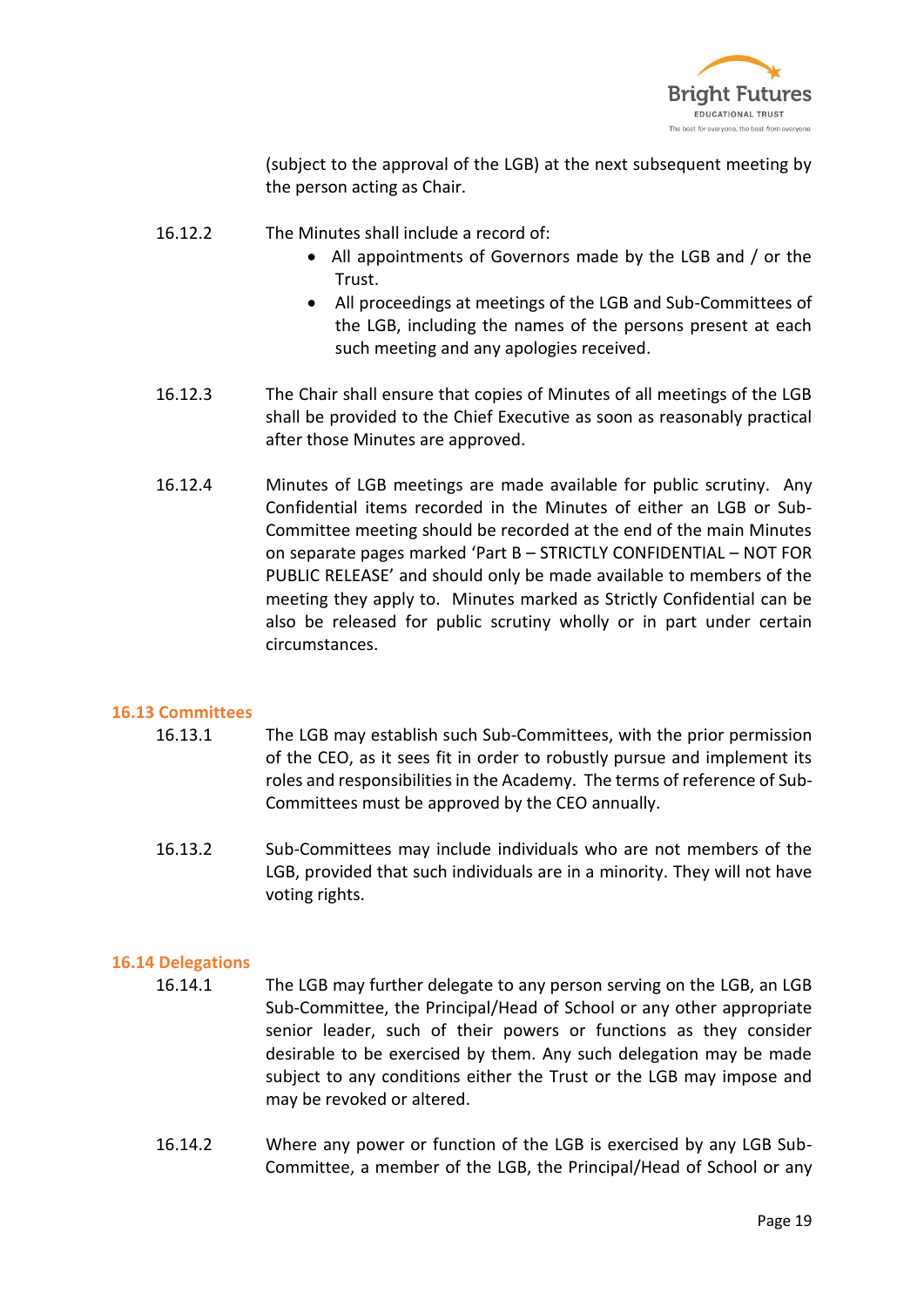

other senior leader, that person or Sub-Committee shall report to the LGB in respect of any action taken or decision made with respect to the exercise of that power or function at the LGB immediately following the taking of the action or the making of the decision. This will normally be communicated to the CEO through the minutes of the subcommittee.

#### **16.15 Meetings of the LGB**

- 16.15.1 Subject to the provisions contained in this Terms of Reference and The Delegation Framework, the LGB may regulate its proceedings as the members of the LGB think fit.
- 16.15.2 The LGB shall meet a minimum of three times each school year.
- 16.15.3 Meetings of the LGB shall be convened by the Clerk to the LGB. The Clerk shall comply with any direction given by the Trust or by the Chair or, in his or her absence or where there is a vacancy, by the Vice Chair.
- 16.15.4 Any three members of the LGB may, by notice in writing given to the Clerk, request a meeting of the LGB; and it shall be the duty of the Clerk to convene such a meeting as soon as is reasonably practicable.
- 16.15.5 Each member of the LGB shall be given at least seven clear days' notice before the date of a meeting, in writing, with a copy of the Agenda for the meeting.
- 16.15.6 If there are matters demanding urgent consideration it shall be sufficient if the written notice of a meeting and a copy of the Agenda are given within such shorter period as the Chair or, in his or her absence the Vice Chair, directs.
- 16.15.7 A meeting of the LGB shall be terminated if the number of members present ceases to constitute a quorum for a meeting.
- 16.15.8 The quorum for a meeting of the LGB, and any vote on any matter, shall be any three members of the LGB or, where greater, any one third (rounded up to a whole number) of the total number of members of the LGB at the date of the meeting.
- 16.15.9 The quorum for the purposes of the removal of any member of the LGB in accordance with this Terms of Reference shall be any two-thirds (rounded up to a whole number) of the persons who are at the time entitled to vote on this matter.
- 16.15.10 All Governors (appointed, co-opted, Parent/Carer, Staff and Principal/Head of School) are eligible to vote at meetings. Any person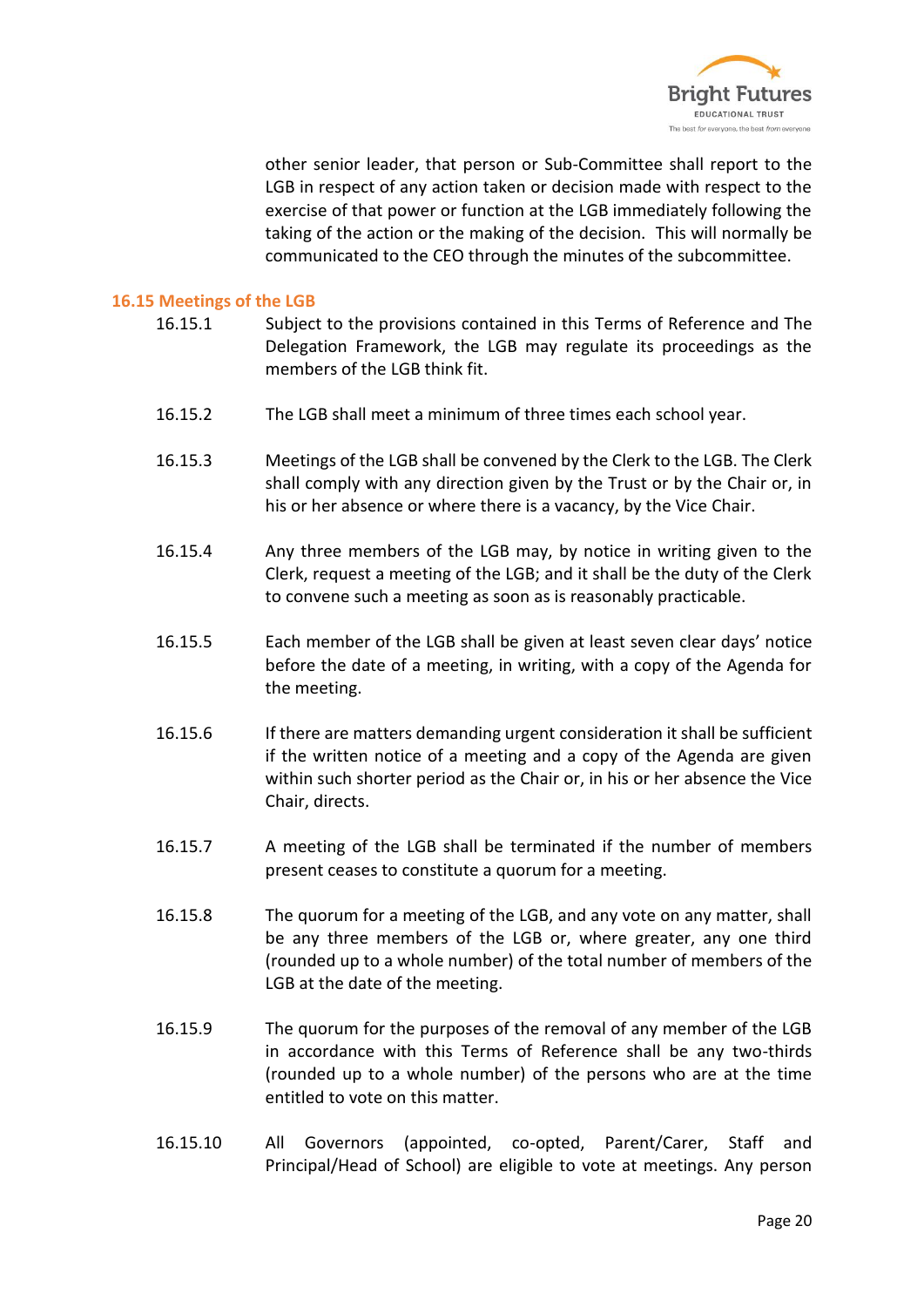

invited to attend an LGB or a Sub-Committee in any other capacity would not be eligible to vote on any matter.

- 16.15.11 Subject to this Terms of Reference, every question or proposal to be decided at a meeting of the LGB shall be determined by a majority of the votes of the persons present who are entitled to vote on the question. Every eligible member of the LGB shall have one vote.
- 16.15.12 Where there is an equal division of votes, the Chair of the meeting shall have a casting vote in addition to any other vote he or she may have.
- 16.15.13 The LGB shall ensure that a copy of the signed, approved Minutes of every meeting of the LGB and of the Sub-Committees and any report, document or other paper considered at those meetings, is available as soon as is reasonably practicable at the Academy for any person wishing to see them, except for items considered confidential. Such confidential items should be included in part B of the meeting with the separately approved minutes kept by the clerk.
- 16.15.14 A copy of the signed, approved Minutes of the LGB shall be sent to the Chief Executive (including and part B matters) as soon as is reasonably practicable.
- 16.15.15 Exclusions of any items made available in points 13 and 14 above may be made relating to:
	- A named teacher or other person employed, or proposed to be employed, at the Academy.
	- A named pupil at, or candidate for, admission to, the Academy.
	- Any matter which, by reason of its nature, the LGB is satisfied should remain confidential.

#### **16.16 Local Governors Attendance at Meetings and Governor Training**

- 16.16.1 Each member of the LGB shall use reasonable endeavours to attend each meeting of the LGB and Sub-Committee of which they are a member and to send apologies as far in advance as is reasonably practicable where attendance is not possible.
- 16.16.2 The Trust requires that each member of the LGB shall attend relevant training in the two identified core areas during their first year of office, as well as any other training which is reasonable and consistent with the requirements of their particular area of responsibility and committee membership.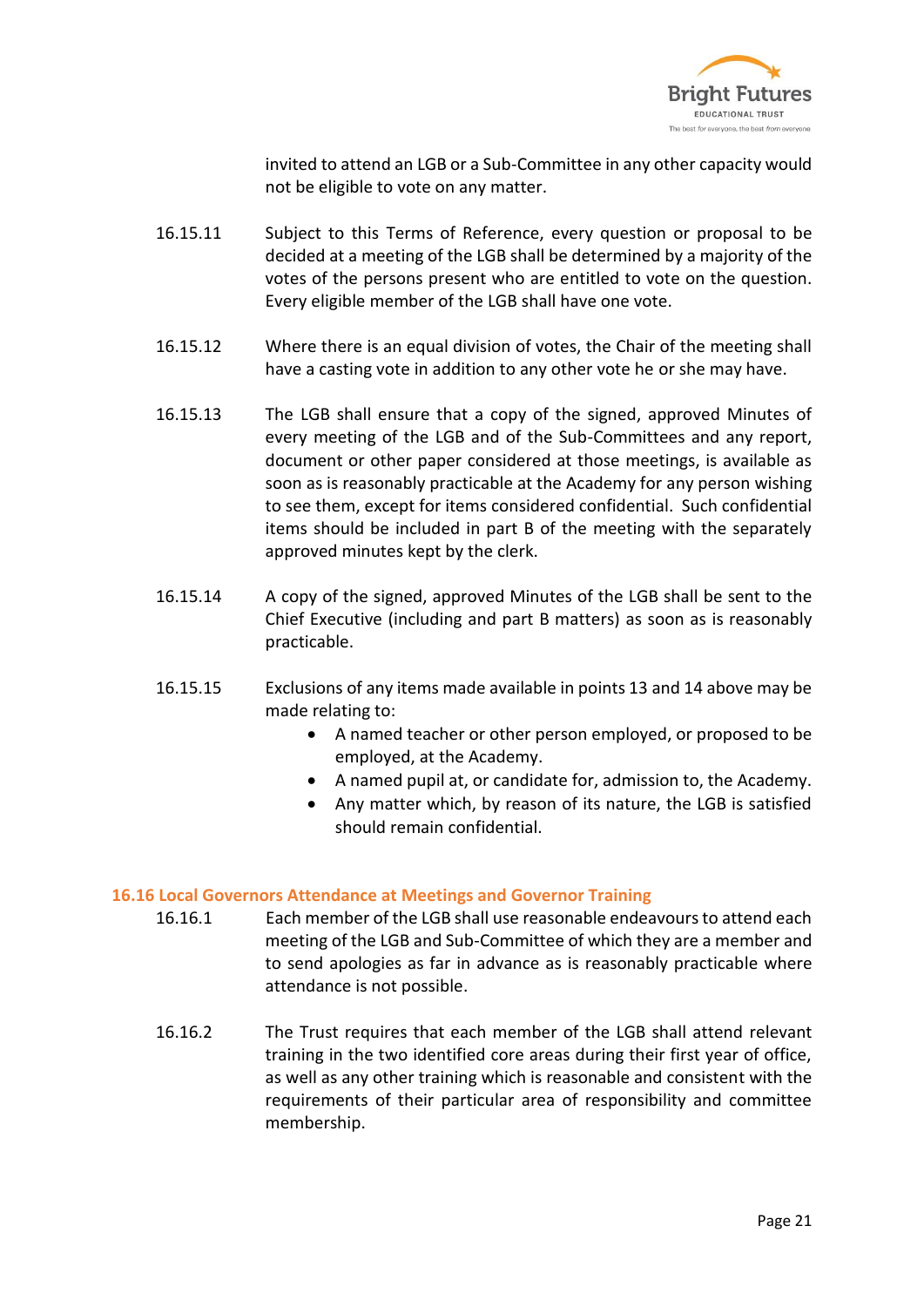

#### **16.17 Indemnity**

Subject to the provisions of the Companies Act 2006, every member of the LGB or other officer or auditor of the Trust acting in relation to the Academy, shall be indemnified out of the assets of the Trust against any liability incurred by them in that capacity in defending any proceedings, whether civil or criminal, in which judgement is given in favour or in which he is acquitted or in connection with any application in which relief is granted to him by the Court from liability for negligence, default, breach of duty or breach of trust in relation to the affairs of the Trust.

#### **16.18 Review and Termination of the Delegation Framework and Terms of Reference**

- 16.18.1 The Delegation Framework and Terms of Reference shall operate from the Effective Date in respect of the named Academy.
- 16.18.2 The Trust has the absolute discretion to review The Delegation Framework and the Terms of Reference and to alter any provisions of them.
- 16.18.3 In considering any changes to The Delegation Framework or the Terms of Reference, the Trust will have regard to, and give due consideration to, any views of the LGB.

#### **16.19 Powers of intervention in schools causing concern**

- 16.19.1 Where the Chief Executive Officer considers that a school is, for whatever reason, causing serious concern and does not have the capacity to improve, consideration will be given to strengthening governance in the following ways:
	- the appointment by the Chief Executive Officer of additional coopted governors with particular expertise to support the required improvements;
	- the appointment of a new Chair.
- 16.19.2 In extreme cases where there has been a breakdown in the local governance or where a local governing body is acting wilfully against the values, policies and procedures of the Trust, the Chief Executive may dissolve the local governing body and replace it with an appointed 'School Improvement Board'. In these rare cases, the local governing body will be informed of its dissolution in writing.
- 16.19.3 An appointed 'School Improvement Board' will remain in place until such time as a school has sufficient capacity for improvement. At this point there will be a transition to a new local governing body.